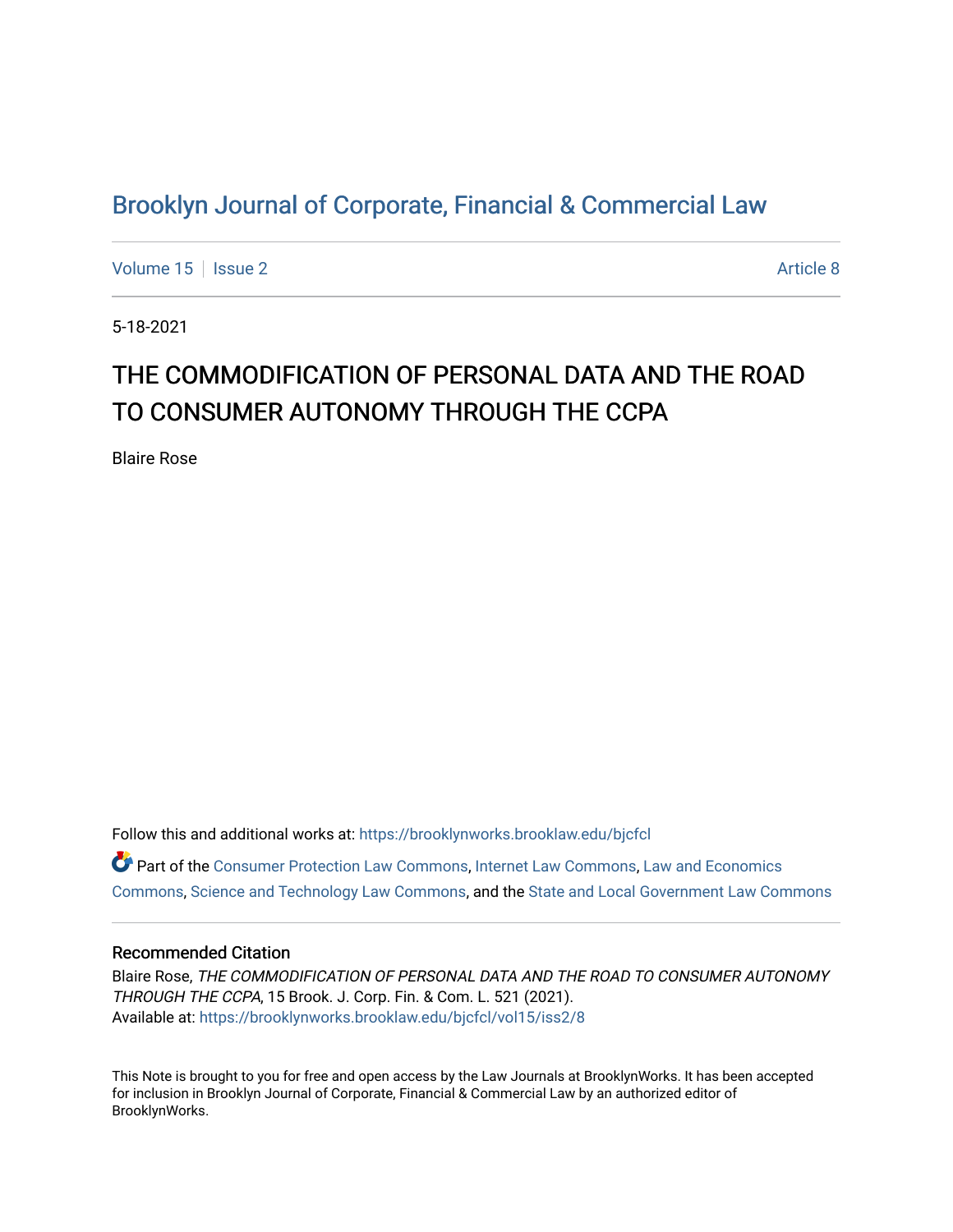## THE COMMODIFICATION OF PERSONAL DATA AND THE ROAD TO CONSUMER AUTONOMY THROUGH THE CCPA

## ABSTRACT

The internet has transformed into a museum of personal information collected through the digital footprint we leave behind after each act performed on the web. Businesses have monetized this collection of personal data in various ways. For instance, many companies analyze this information through predicting analytics and data profiling to identify consumer interests that they can exploit as a means to generate revenue. Though user data promotes many benefits for businesses and consumers alike, the recent data breaches of massive companies, coupled with hazy privacy disclosures that beget consent disputes, have left both users and businesses perturbed and exposed to various risks. The California Consumer Privacy Act (CCPA) attempts to regulate businesses' use of Californian consumer data and purports to be a promising solution to concerns regarding data privacy. However, its poor drafting and unintelligible requirements pose serious challenges such that the Act ultimately fails to provide consumers with primary control over their personal information that's collected online. This Note examines the "antidiscrimination" provision enumerated in section 1798.125 of the CCPA and addresses the ineffectual restraints placed on businesses that transact in personal data. To encourage transparency and enable informed consumer decision-making, this Note recommends that California should: 1) void the reasonable-relationship exception in section  $1798.125(a)(2)$ since it undermines the provision, and the valuation of personal data across different industries is inconsistent and unmanageable; and 2) supplement the "financial incentives exception" in section 1798.125(b)(1) with additional restrictions on permissible practices that prioritize disclosure and foster consumer autonomy.

#### INTRODUCTION1

Data privacy regulations concern the legal restrictions and customs that "govern the use, transfer, and processing of personal data."<sup>2</sup> Increased

<sup>1.</sup> While writing this Note, California voters passed Proposition 24, the California Privacy Rights Act (CPRA) of 2020. The CPRA amends and expands numerous provisions within the existing CCPA and will become operative on January 1, 2023. However, this Note and statutory language quoted herein refers only to the existing language of the CCPA. See CPRA, CA Proposition 24 (2020), https://www.oag.ca.gov/system/files/initiatives/pdfs/19-0021A1%20%28 Consumer%20Privacy%20-%20Version%203%29\_1.pdf; see also Robert N. Famigletti & Christine E. Lyon, CPRA Passes: California Voters Approve Proposition 24, CLIENT ALERT (Nov. 4, 2020), https://www.mofo.com/resources/insights/201104-cpra-passes-california.html.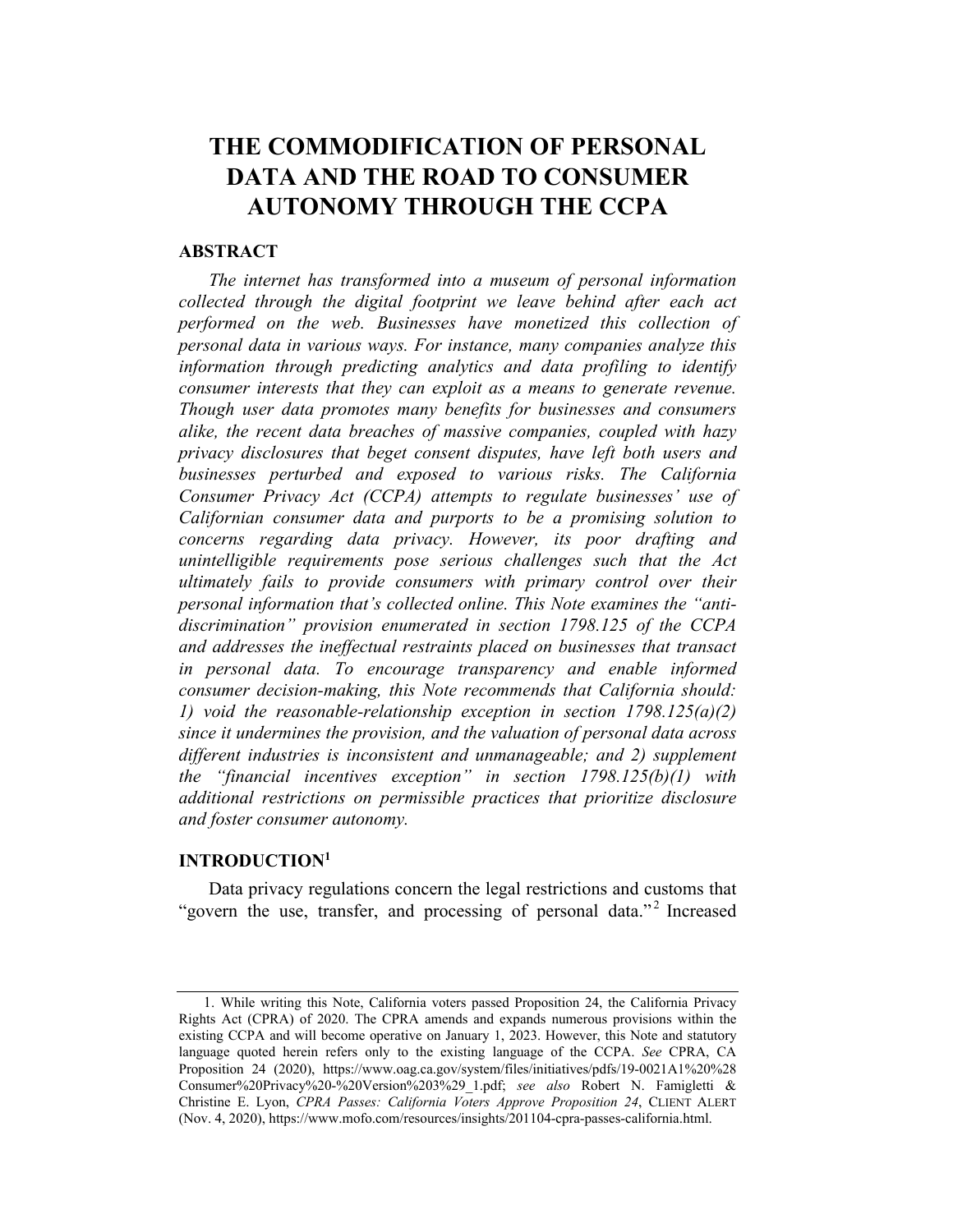attention on infamous data breaches coupled with growing concerns over the security of personal information<sup>3</sup> has culminated in a widespread demand for data privacy legislation. Yet, the federal government has refrained from implementing a universal data privacy regime, which has resulted in a nationwide patchwork of nonuniform and unclear state laws and industry specific regulations.<sup>4</sup>

In 2018, California passed the California Consumer Privacy Act of 2018 (the Act or CCPA)—perhaps the most sweeping privacy legislation ever enacted in United States history.<sup>5</sup> The CCPA $<sup>6</sup>$  establishes both privacy</sup> limits and obligations on businesses managing  $\frac{1}{2}$  data of Californian consumers.<sup>8</sup> Additionally, the Act provides California residents new rights for protecting and retaining authority over their personal information, $9$  such as "the right to request that a business delete any personal information about the consumer which the business has collected," $10$  and the right "to direct a business that sells personal information about the consumer to third parties not to sell the consumer's personal information."11 Although the Act is a California statute, any business regardless of location is subject to the Act's provisions if it collects, or controls the collection of, personal

5. The Act was passed in 2018 but did not go into effect until January 1, 2020. See Purvi G. Patel, Nathan D. Taylor & Alexandra E. Laks, The 2018 California Consumer Privacy Act, MORRISON & FOERSTER (June 29, 2018), https://www.mofo.com/resources/publications/180629 california-consumer-privacy-act-2018.html# ftn1.

6. The CCPA defines a "consumer" as any "natural person who is a California resident," which is defined in section 17014 of Title 18 of the California Code of Regulations. See CCPA, Cal. Civ. Code § 1798.140(g) (2018); see also 18 CCR § 17014(a)(1) (2018) ("Resident includes every individual who is in this state for other than a temporary or transitory purpose.").

7. The Act applies to businesses that either collect or control the collection of consumer personal information. See generally CCPA, Cal. Civ. Code § 1798.100 (2018).

8. Confusion over the definition of "Californian consumer" remains a point of notable concern since the breadth of the definition of "consumer" extends far beyond state borders and instigates other difficulties in interpretation. See Harriet Pearson, Fran Faircloth & Catherine Essig, California Consumer Privacy Act: The Challenge Ahead – Key Terms in the CCPA, CHRON. OF DATA PROTECTION 2 (Sept. 14, 2018), https://www.hldataprotection.com/2018/ 09/articles/consumer-privacy/california-consumer-privacy-act-the-challenge-ahead-key-terms-inthe-ccpa/.

9. See Akin Gump Strauss Hauer & Feld LLP, California Passes Landmark Consumer Privacy CCPA – What it Means for Businesses, JD SUPRA (July 9, 2018), https://www.jdsupra. com/legalnews/california-passes-landmark-consumer-87324/.

10. CCPA, Cal. Civ. Code § 1798.105(a) (2018).

<sup>2</sup>. See Paul M. Schwartz, Property, Privacy, and Personal Data, 117 HARV. L. REV. 2055, 2058 (2004) (citing Paul M. Schwartz, Privacy and Democracy in Cyberspace, 52 VAND. L. REV. 1609, 1659–60 (1999)).

<sup>3</sup>. See generally Aaron Smith, Americans and Cybersecurity, PEW RES. CTR. (Jan. 26, 2017), https://www.pewinternet.org/2017/01/26/americans-and-cybersecurity/.

<sup>4</sup>. See Nuala O'Connor, Reforming the U.S. Approach to Data Protection and Privacy, COUNCIL ON FOREIGN REL. (Jan. 30, 2018), https://www.cfr.org/report/reforming-us-approachdata-protection; see also STEPHEN P. MULLIGAN, WILSON C. FREEMAN, CHRIS D. LINEBAUGH, CONG. RES. SERV., R45631, DATA PROTECTION LAW: AN OVERVIEW (Mar. 25, 2019).

<sup>11</sup>. Id. § 1798.120(a).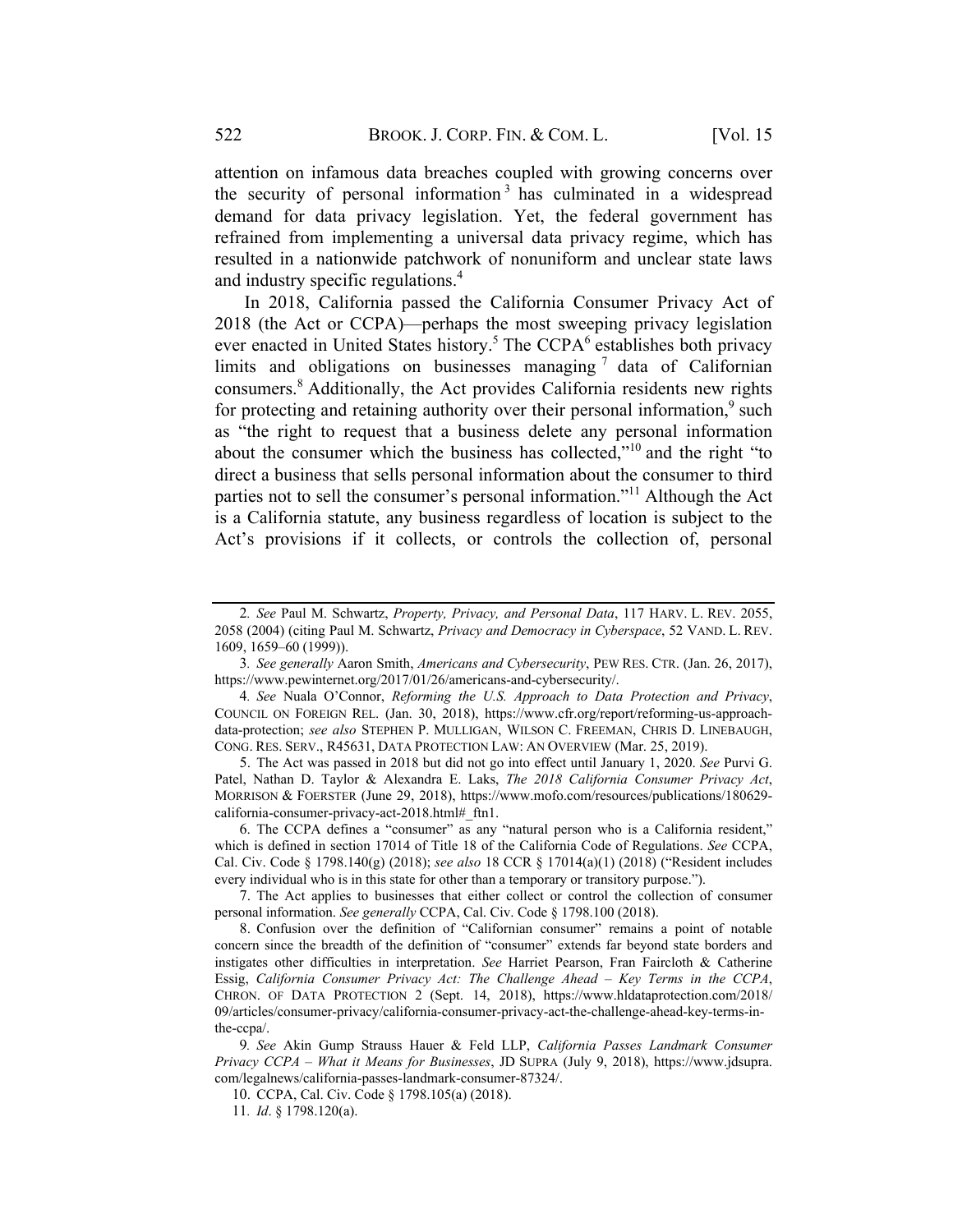information from a California resident <sup>12</sup> and meets other qualitative factors.<sup>13</sup> Thus, the Act's enactment prompted a majority of businesses throughout the United States to quickly adopt and amend practices to comply with the legislation before it took effect in 2020.<sup>14</sup> In fact, several states have initiated other legislative proposals to introduce their own rendition of privacy laws, remarkably similar to the CCPA.<sup>15</sup>

While the CCPA attempts to answer the call for data protection, the Act continues to be met with considerable criticism related to unclear definitions,  $16$  ambiguities within provisions,  $17$  and insufficient guidance concerning these issues from the California Attorney General.<sup>18</sup> Although amendments addressing these issues have been added,<sup>19</sup> questions regarding several of its provisions remain unanswered.<sup>20</sup>

In particular, the "anti-discrimination provision" documented in section 1798.125 of the CCPA  $^{21}$  has generated notable controversy among businesses. <sup>22</sup> While this provision is intended to prevent and prohibit

14. Patel et al., supra note 5.

15. See Joseph J. Lazzarotti, Jason C. Gavejian & Maya Atrakchi, State Law Developments in Consumer Privacy, JACSKSONLEWIS (Mar. 15, 2019) https://www.workplaceprivacyreport.com /2019/03/articles/consumer-privacy/state-law-developments-in-consumer-privacy/.

16. See Letter from Eric Goldman on behalf of 41 California Privacy Experts to California Legislature (Jan. 17, 2019), TECH. & MKTG. L. BLOG, https://blog.ericgoldman.org/archives/ 2019/01/41-california-privacy-experts-urge-major-changes-to-the-california-consumer-privacyact.htm.

17. See Ronald I. Raether, Sadia Mirza, INSIGHT: So the CCPA is Ambiguous – Now What?, BLOOMBERG L. (June 14, 2019, 4:00 AM), https://news.bloomberglaw.com/privacy-and-datasecurity/insight-so-the-ccpa-is-ambiguous-now-what.

18. See Sam Sabin, Companies Know California Privacy Law Goes Into Effect by Jan. 1, but Little Else, MORNING CONSULT: DATA PRIV. (Aug. 21, 2019, 11:31 AM), https://morningconsult. com/2019/08/21/companies-know-california-privacy-law-goes-into-effect-by-jan-1-but-little-else/.

19. See Jeewon Kim Serrato & Susan Ross, And then there were five: CCPA amendments pass legislature, DATA PROT. REP. (Sept. 17, 2019), https://www.dataprotectionreport.com/2019/09/and-then-there-were-five-ccpa-amendments-passlegislature/.

20. See David Stauss, Bob Bowman, Marci Kawski & Tobias P. Moon, CCPA Update: Analyzing the G's Proposed Regulations, BYTE BACK (Oct. 10, 2019), https://www. bytebacklaw.com/2019/10/ccpa-update-analyzing-the-ags-proposed-regulations/#more-2508.

21. "Anti-discrimination provision" refers generally to CCPA, Cal. Civ. Code § 1798.125 (2018).

<sup>12</sup>. What Businesses Outside California Should Know About the California Consumer Privacy Act, TANNENHAUM HELPERN SYRACUSE & HIRSCHTRITT LLP (Mar. 20, 2019), https://www. thsh.com/publications/what-businesses-outside-california-should-know-about-the-californiaconsumer-privacy-act.

<sup>13.</sup> Businesses must also satisfy one of the following thresholds: (1) annually earns gross revenues in excess of \$25,000,000; (2) annually buys, sells, or receives or shares for commercial purposes, alone or in combination, the personal information of 50,000 or more consumers, households, or devices; or (3) derives at least 50% of its annual revenues from selling consumers' personal information. See CCPA, Cal. Civ. Code § 1798.140(c)(1).

<sup>22.</sup> See generally Mark Brennan, James Denvil, Shee Shee Jin & Jonathan Hirsch, California Consumer Privacy Act: The Challenge Ahead – The CCPA's Anti-Discrimination Clause, CHRON. DATA PROT. 10<sup>th</sup> (Dec. 12, 2018), https://www.hldataprotection.com/2018/12/articles/consumer-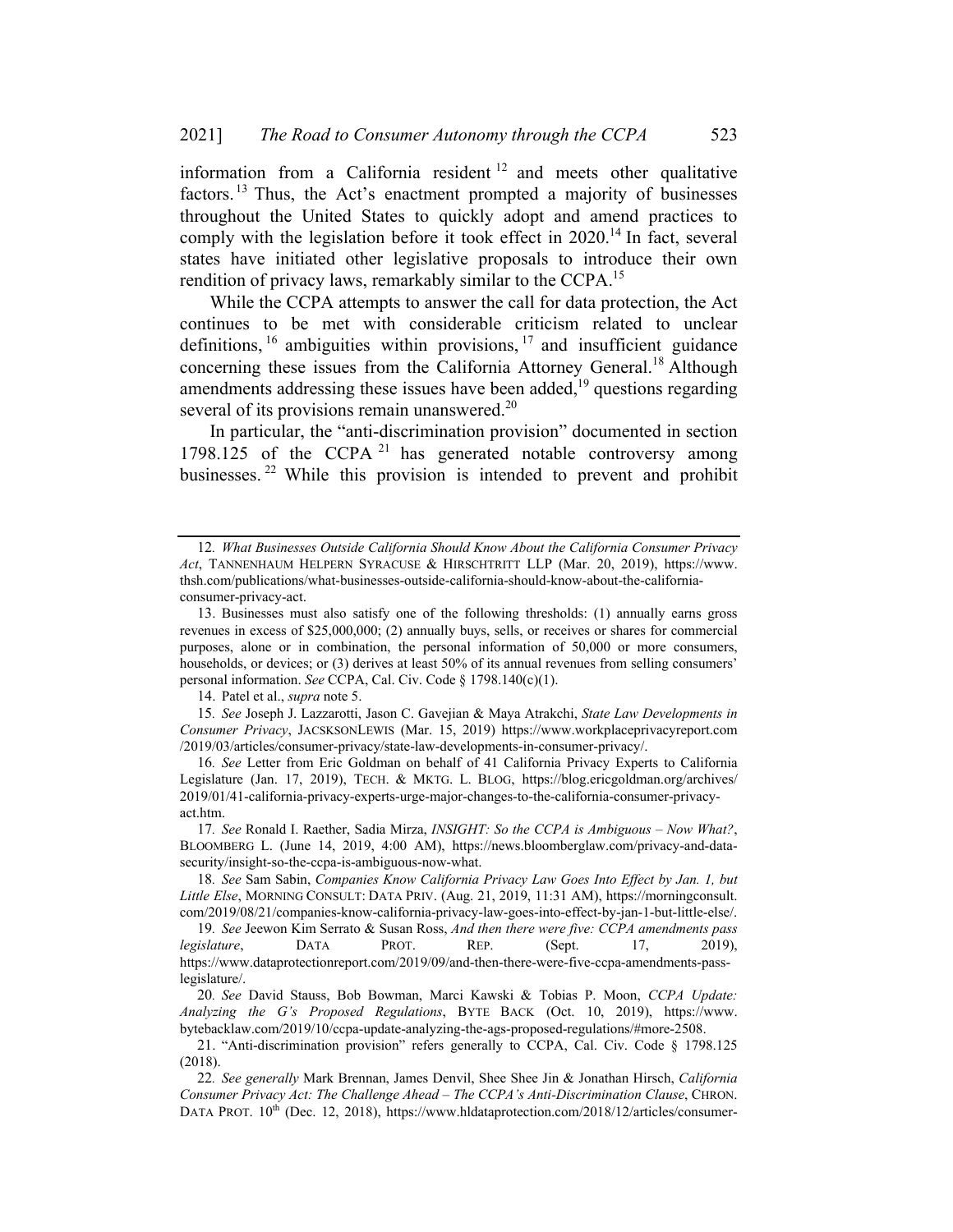businesses from discriminating against consumers who exercise their newly obtained rights granted by the  $Act, <sup>23</sup>$  it also provides exceptions "to the general prohibition on discrimination." <sup>24</sup> These exceptions authorize businesses to create a tiered pricing structure to charge different prices for consumers who voluntarily provide their data<sup>25</sup> and permit businesses to offer "financial incentives" in exchange for personal information.<sup>26</sup> The plain language of section 1798.125, which allows a business to charge consumers who exercise their rights "a different price or rate"<sup>27</sup> or provide "a different level or quality of goods or services to the consumer,"<sup>28</sup> appears to contradict the provision<sup>29</sup> immediately preceding that authorization. This prefatory language explicitly forbids businesses from "[c]harging different prices or rates for goods or services," or "[p]roviding a different level or quality of goods or services" to consumers who exercise their rights.<sup>30</sup> Thus, although section 1798.125 may have been well-intended, the plain language<sup>31</sup> of the provision, without further clarification, instantiates the "contradictory and ambiguous"32 nature of the Act.

Businesses have struggled to make sense of this paradox and are confused about how the provision would legally work.<sup>33</sup> The recurring questions and concerns echoed by these businesses illuminate the fundamental problems with this provision.<sup>34</sup> Specifically, the "reasonable" relationship exception" in section  $1798.125(a)(2)$ , <sup>35</sup> which permits businesses to charge consumers who provide their data, as compared to those who do not, with enticing prices so long as that "difference [in price]

28. Id.

30. Id.

32. See Anthony Dazhan, CCPA compliance: A rocky road ahead?, DATAGUISE BLOG (Mar. 28, 2019), https://www.dataguise.com/blog/ccpa-compliance-rocky-road-ahead.

33. See id.

34. See Grant Davis-Denny, Confusion in Calif. Privacy Act's Anti-Discrimination Rule, LAW 360 (Sept. 5, 2018, 1:49 PM), https://www.law360.com/articles/1079569/confusion-in-califprivacy-act-s-anti-discrimination-rule.

35. "Reasonable relationship exception" refers generally to CCPA, Cal. Civ. Code § 1798.125(a)(2) (2018).

privacy/california-consumer-privacy-act-the-challenge-ahead-the-ccpas-anti-discriminationclause/.

<sup>23.</sup> CCPA, Cal. Civ. Code § 1798.125 (2018).

<sup>24</sup>. See generally Brennan, et al., supra note 22.

<sup>25.</sup> CCPA, Cal. Civ. Code § 1798.125(a)(2) (2018).

<sup>26</sup>. Id. § 1798.125(b)(1).

<sup>27</sup>. Id. § 1798.125(a)(2).

<sup>29</sup>. See generally id. § 1798.125(a)(1).

<sup>31</sup>. Compare CCPA, Cal. Civ. Code § 1798.125(a)(1) ("A business shall not discriminate against a consumer because the consumer exercised any of the consumer's rights under this title . . . ."), with CCPA, Cal. Civ. Code § 1798.125(b)(1) ("A business may offer financial incentives, including payments to consumers as compensation, for the collection of personal information, the sale of personal information, or the deletion of personal information. A business may also offer a different price, rate, level, or quality of goods or services to the consumer . . . .").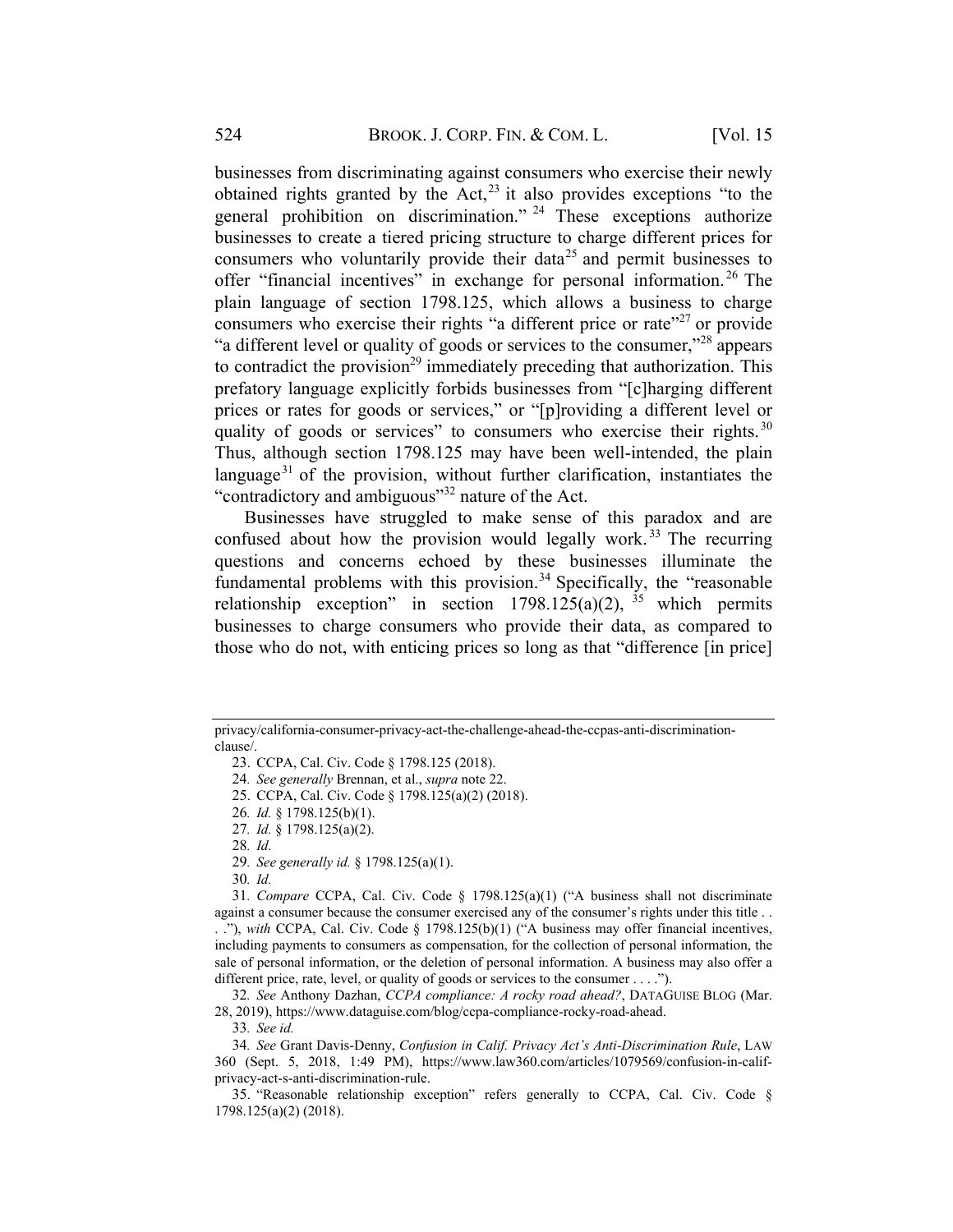is reasonably related to the value provided to the business,"  $36$  presents challenges in terms of calculating the value of that data to which the provision refers. <sup>37</sup> The "financial incentives exception" in section  $1798.125(b)(1)^{38}$  is also problematic since it fails to explicate allowable compensatory payments $39$ —the only demarcation between permissible and impermissible incentives is the vague caveat outlined in section 1798.125(b)(4) which proscribes "incentive practices that are unjust, unreasonable, coercive, or usurious in nature."40

The unaddressed ambiguity and deficient language within the antidiscrimination provision leaves businesses to translate for themselves what the provision requires for compliance<sup>41</sup>—a precarious guessing game that affects unknowing consumers who transact with these players. Since there is little likelihood that the grey area will be clarified by further amendments, $42$  businesses must look to the legislative intent $43$  and common industry practices to formulate a uniform and appropriate interpretation of this provision.

Accordingly, Part I of this Note will recount the evolution of the internet and the development of the personal data marketplace, as well as the current data privacy regulations in the United Sates. Part II will discuss the creation of the CCPA and the legislative intent behind its implementation. Part III will illuminate the ambiguities and inadequacies of section 1798.125, the anti-discrimination provision, and consider the impending consequences that will likely result from its unintelligible

40. Id. § 1798.125(b)(4).

41. See Lydia F de la Torre, Interpreting CCPA using the "Golden Rule": Purposes for processing, sales, and records threshold, GOLDEN DATA BLOG (Sept. 7, 2019), https:// medium.com/golden-data/interpreting-ccpa-using-the-golden-rule-6fcb1a8d03b5.

42. The end of the legislative session was September 13, 2019. Therefore the CCPA, once signed by the Governor, will take effect on January 1, 2020, as drafted, with few changes from amendments and regulations. See Deborah A. George, California CCPA Amendment Update: Here's What Passed, ROBINSON COLE (Sept. 19, 2019), https://www.dataprivacyandsecurity insider.com/2019/09/california-ccpa-amendment-update-heres-what-passed/.

<sup>36</sup>. See CCPA, Cal. Civ. Code § 1798.125(a)(2) (2018) ("Nothing in this subdivision prohibits a business from charging a consumer a different price or rate, or from providing a different level or quality of goods or services to the consumer, if that difference is reasonably related to the value provided to the business by the consumer's data.").

<sup>37</sup>. See Muge Fazlioglu, Top 5 Operational Impacts of the CCPA: Part 4 – Rights of erasure, objection to sale, and nondiscrimination, INT'L ASSOC. PRIVACY PROFS. (Aug. 14, 2018), https:// iapp.org/news/a/top-5-operational-impacts-of-cacpa-part-4-rights-of-erasure-objection-to-saleand-non-discrimination/#.

<sup>38.</sup> "Financial incentives exception" refers generally to CCPA, Cal. Civ. Code § 1798.125(b)(1) (2018).

<sup>39.</sup> CCPA, Cal. Civ. Code §1798.125(b)(1) states that "financial incentives, including payments to consumers as compensation" are permissible but does not provide any further detail defining what other incentives businesses may offer to induce consumers to relinquish their personal information. See id.

<sup>43</sup>. See generally Lauren Mattiuzzo, Legislative Intent and Statutory Interpretation, HEINONLINE BLOG (Mar. 22, 2018), https://home.heinonline.org/blog/2018/03/legislative-intentand-statutory-interpretation/.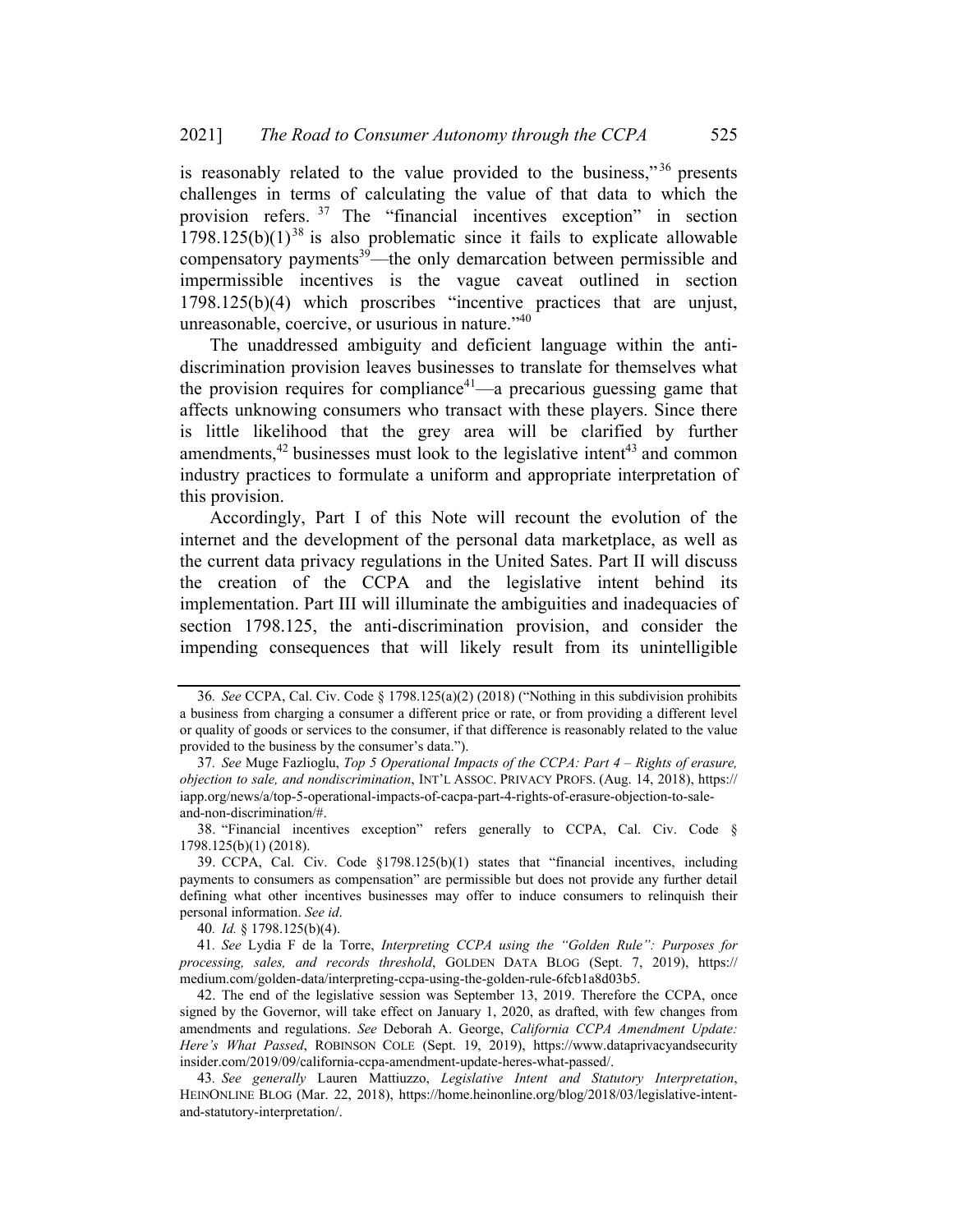drafting. Finally, Part IV will offer a solution to the existing problems within section 1798.125 that protects both businesses and consumers by voiding the "reasonable relationship exception" provided in section 1798.125(a)(2), and amending the "financial incentives exception" authorized in section  $1798.125(b)(1)$  to include additional regulations that refashion the restraints on businesses in a manner that advances the legislative intent behind the Act and provides value to consumers.

### I. BACKGROUND

"We are in a very interesting and, I would say, complicated period in the internet's history, on this planet anyway, of trying to figure out how to maximize its utility while minimizing some of the harmful aspects that are appearing."<sup>44</sup>

## A. EXPANSION OF THE INTERNET & THE UNDERGROUND DATA MARKETPLACE

As the computerization of information developed, concerns about privacy increased and Congress attempted to regulate information held by federal agencies.<sup>45</sup> Still, many legislative attempts to control government information systems fell short.<sup>46</sup> Amid the internet's evolution, personal information became a coveted target for commodification.<sup>47</sup>

"Commodified personal data is a discrete package of personal information that can be exchanged for something else."<sup>48</sup> The process of commodifying data into a profit generating asset involves four main stages: "(i) collection (ii) processing (iii) mining, and (iv) usage."<sup>49</sup> The internet

<sup>44.</sup> Vinton Cerf, Future of the Internet with Vint Cerf, CXO TALK #331 (Mar. 8, 2019), https://www.cxotalk.com/episode/future-internet-vint-cerf. Vinton Cerf, Chief Internet Evangelist, Google, is a computer scientist often referred to as the "Father of the Internet" for creating, with Robert Kahn, "the TCP/IP protocols and the architecture of the Internet." See Vint Cerf, INTERNET HALL FAME (last visited Oct. 11, 2019), https://internethalloffame.org/inductees/vint-cerf.

<sup>45</sup>. See Freedom of Information Act of 1966, 5 U.S.C. § 552(a)(3)(A); see also Privacy Act of 1974, Pub. L. No. 93-579, 88 Stat. 1896 (2000) (codified at 5 U.S.C. § 552a); see also Family Educational Rights and Privacy Act of 1974 (FERPA), Pub. L. No. 93-380, 88 Stat. 484, (codified at 20 U.S.C. § 1232g).

<sup>46</sup>. See Daniel J. Solove, A Brief History of Information Privacy Law, in PROSKAUER ON PRIVACY: A GUIDE TO PRIVACY AND DATA SECURITY LAW IN THE INFORMATION AGE, PLI 1, 1– 26 (Kristen J. Mathews ed., 2016) (2006), https://scholarship.law.gwu.edu/cgi/viewcontent.cgi? article=2076&context=faculty\_publications.

<sup>47.</sup> A "commodity" is a good "that is subject to ready exchange or exploitation within a market." Commodity, MERRIAM WEBSTER, https://www.merriam-webster.com/dictionary/ commodity (last visited Mar. 30, 2021).

<sup>48.</sup> Paul M. Schwartz, Property, Privacy, and Personal Data, 117 HARV. L. REV. 2055, 2069 (2004).

<sup>49.</sup> See Emile Douilhet & Dr. Argyro Karanasiou, Legal responses to the commodification of personal data in the era of big data: The paradigm shift from data protection towards data ownership, INFORM. COMM. SOC., 2 (June 2012), https://www.researchgate.net/publication/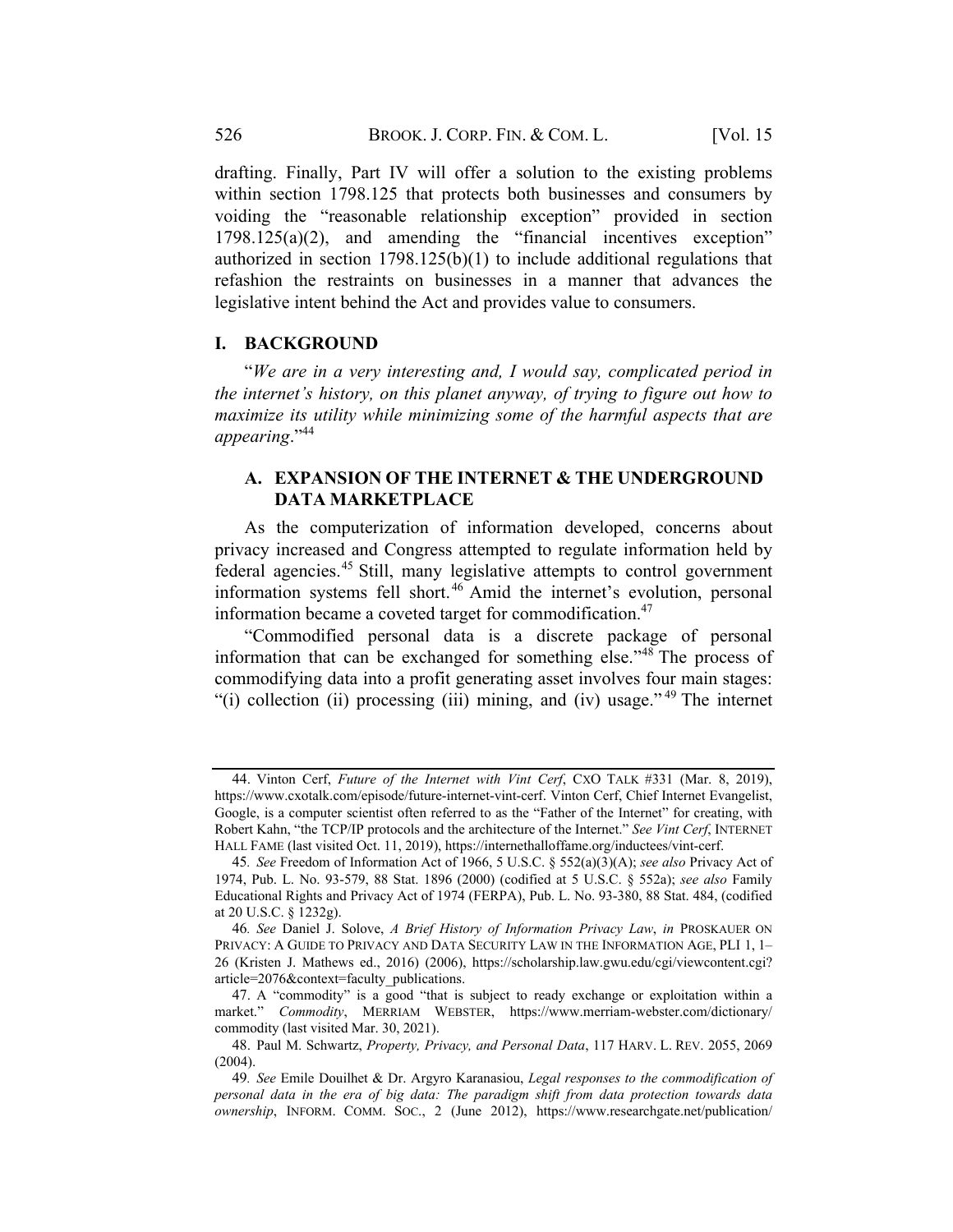provides new methods for collecting information<sup>50</sup> through "clickstream" data"<sup>51</sup> and "cookies,"<sup>52</sup> which allows websites to identify and aggregate user information through an individual's online activity.<sup>53</sup> Businesses use computer algorithms and analytics software to gather consumer data and help recognize behavioral patterns.<sup>54</sup> Consumer data tracking is then employed to increase sales  $55$  and generate revenue through numerous mechanisms<sup>56</sup> like creating targeted advertising<sup>57</sup> and trading information through data brokerage companies.<sup>58</sup> Data can also be rented to marketers as another source of income.<sup>59</sup>

This process precipitated the inception of a personal data trade market.<sup>60</sup> Data brokers<sup>61</sup> buy and sell personal data they have gathered through public records, commercial sources, and online activity, among

52. "A cookie is the term given to describe a type of message that is given to a web browser by a web server. The main purpose of a cookie is to identify users and possibly prepare customized Web pages or to save site login information for you. . . . [A] cookie will contain . . . information about the browser. . . . Some Web sites do use cookies to store more personal information about you." See Vangie Beal, What are Cookies and What do Cookies Do?, WEBOPEDIA (Sept. 4, 2008), https://www.webopedia.com/DidYouKnow/Internet/all\_about\_cookies.asp; see also Solove, supra note 46, at 1–36.

53. See Max Eddy, How Companies Turn Your Data Into Money, PCMAG: FEATURES (Oct. 10, 2018, 8:00 AM), https://www.pcmag.com/article/364152/how-companies-turn-your-data-intomoney.

54. See Cindy Waxer, How data mining can boost your revenue by 300%, CNNMONEY (Oct. 28, 2013, 6:20 AM), https://money.cnn.com/2013/10/28/smallbusiness/data-mining/.

55. Id.

56. See Douilhet & Karanasious, supra note 49.

57. Eddy, supra note 53.

58. See Wibson, What is a Decentralized, Privacy-Preserving Data Marketplace, and Why is it Important for You?, MEDIUM (Dec. 1, 2017) https://medium.com/wibson/what-is-a-decentralizedprivacy-preserving-data-marketplace-and-why-is-it-important-for-you-b49df43c213c.

59. See Solove, supra note 46, at 1-36 (citing Daniel J. Solove, Privacy and Power: Computer Databases and Metaphors for Information Privacy, 53 STAN L. REV. 1393, 1407-09 (2001)).

60. See Paul M. Schwartz, Property, Privacy, and Personal Data, 117 HARV. L. REV. 2055, 2069 (2004).

61. See What Information Do Data Brokers Have on Consumers, and How Do They Use It?: Hearing on S. Hrg. 113-693 Before the S. Comm. on Commerce, Science, and Transportation, 113th Cong. 7 (2015) (statement of Hon. John D. Rockefeller IV, U.S. Senator from West Virginia, citing Federal Trade Commission, Protecting Consumer Privacy in an Era of Rapid Change, at 68 (Mar. 2012)) ("While there is no statutory definition for 'data brokers,' the Federal Trade Commission has defined this term to include 'companies that collect information, including personal information about consumers, from a wide variety of sources for the purpose of reselling such information to their customers for various purposes, including verifying an individual's identity, differentiating records, marketing products, and preventing financial fraud.'").

<sup>316878931</sup> Legal responses to the commodification of personal data in the era of big data \_The\_paradigm\_shift\_from\_data\_protection\_towards\_data\_ownership.

<sup>50</sup>. See Solove, supra note 46, at 1–36.

<sup>51.</sup> "A clickstream is a record that contains data about a website user's clicks on a computer display screen . . . [which] provides a visual trail of user activity with detailed feedback. Such data ... facilitate[s] market research...." Clickstream, TECHOPEDIA, https://www.techopedia.com/ definition/15403/clickstream (last visited Dec. 27, 2019); see also Solove, supra note 46, at 1–36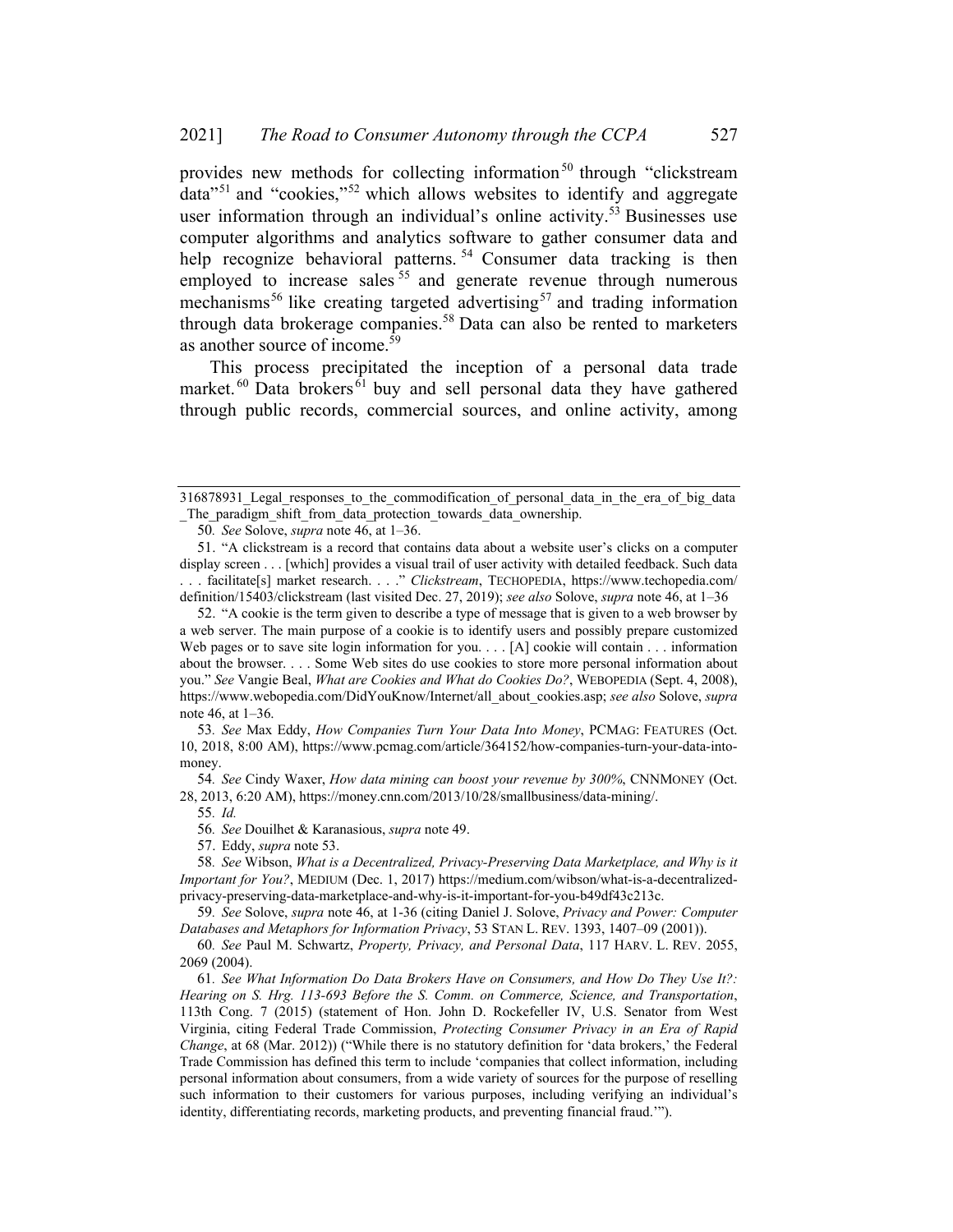others.<sup>62</sup> Data brokers amass "categories of information about individuals" which provide insight into consumer behaviors, buying preferences, and even a consumer's location at the time the data is collected.<sup>63</sup> By merely using a smartphone or credit card in the current technology landscape, consumers unknowingly expose the most intimate details of their lives to companies, ranging from "if you've just gone through a break-up, if you're pregnant or trying to lose weight" to "what medicine you take, where you've been, and even how you swipe and tap on your smartphone."<sup>64</sup> Worst of all, consumers are usually unaware of this process or have not consented<sup>65</sup> to their information transmogrifying into a commodity used by a "faceless corporation."66

Despite industry-specific guidelines and privacy-related consumer protection laws that protect personal information,  $67$  there is still no comprehensive federal data privacy law in the United States.<sup>68</sup> The growth of the internet has also been accompanied by the rise in data breaches which "have become troublingly pervasive and continue to increase in prevalence,"<sup>69</sup> often affecting billions of consumers of some of the most prominent corporations throughout the United States.<sup>70</sup> Due to the increased severity and frequency of data breaches, as well as heightened consumer awareness and concern over how businesses use personal information,

64. Steven Melendez & Alex Pasternack, Here are the data brokers quietly buying and selling your personal information, FAST COMPANY (Mar. 02, 2019), https://www.fastcompany.com /90310803/here-are-the-data-brokers-quietly-buying-and-selling-your-personal-information.

65. See Wibson, supra note 58.

<sup>62</sup>. See Yael Grauer, What Are 'Data Brokers,' and Why Are They Scooping Up Information About You?, MOTHERBOARD: TECH BY VICE (Mar. 27, 2018, 10:00 AM), https://www.vice.com/ en\_us/article/bjpx3w/what-are-data-brokers-and-how-to-stop-my-private-data-collection.

<sup>63</sup>. See What Information Do Data Brokers Have on Consumers, and How Do They Use It?: Hearing on S. Hrg. 113-693 Before the S. Comm. on Commerce, Science, and Transportation, 113th Cong. 14 (2015) (statement of Hon. John D. Rockefeller IV, U.S. Senator from West Virginia) (identifying several examples of categories of information that data brokers collect from individuals).

<sup>66</sup>. See Nate Cardozo, Internet Companies: Confusing Consumers for Profit, ELEC. FRONTIER FOUND. (Oct. 14, 2015), https://www.eff.org/deeplinks/2015/10/internet-companies-confusingconsumers-profit.

<sup>67</sup>. See Federal Trade Commission Act (FTC Act), 15 U.S.C. § 45; see also Gramm-Leach-Bliley Act (GLBA) of 1999, Pub. L. No. 106-102, 113 Stat. 1338, (codified at 15 U.S.C. §§ 6801– 09); see also Health Insurance Portability and Accountability Act (HIPPA) of 1996, Pub. L. No. 104-191, 110 Stat. 1936.

<sup>68</sup>. See generally Ieuan Jolly, Data Protection in the United States: Overview (Oct. 1, 2018), https://1.next.westlaw.com/Document/I02064fbd1cb611e38578f7ccc38dcbee/View/FullText.html ?contextData=(sc.Default)&transitionType=Default.

<sup>69</sup>. See William Williams, On the Clock, Best Bet to Draft Cyberdefensive Lineman: Federal Regulation of Sports Betting from a Cybersecurity Perspective, 13 BROOK. J. CORP. FIN. & COM. L. 539, 548 (2019) (citing Data Breaches Compromised 4.5 Billion Records in First Half of 2018, BUS. WIRE (Oct. 9, 2018), https://www.businesswire.com/news/home/20181008005322 /en/.).

<sup>70</sup>. See generally Latoya Irby, 10 Biggest Data Breaches That Affected U.S. Consumers, BALANCE: PERS. FIN. (June 25, 2019), https://www.thebalance.com/the-10-biggest-data-breachesthat-affected-u-s-consumers-4570940.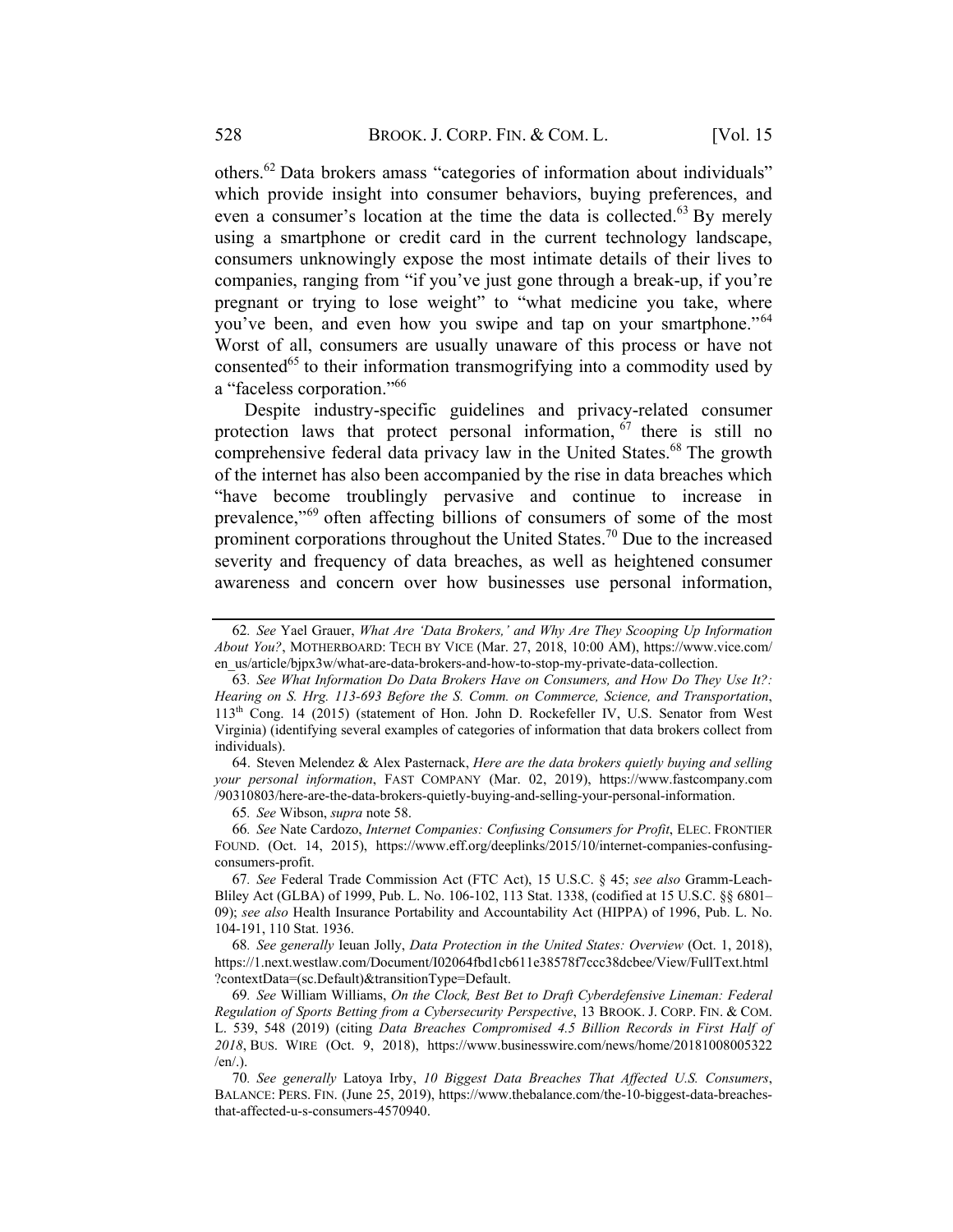Congress and state legislatures have felt increased pressure to address the deficiency of data privacy legislation within the nation.<sup>71</sup> Additionally, the proliferation of privacy regimes in other advanced economies, <sup>72</sup> most notably the implementation of the General Data Protection Regulation (GDPR) in the European Union, has compelled the United States to turn discussion into action.<sup>73</sup>

#### B. CURRENT FEDERAL PRIVACY REGULATIONS

Under the current regime in the United States, there are several federal laws that oversee different aspects of personal information protection<sup>74</sup> including: 1) the Gramm-Leach-Bliley Act (GLBA),  $^{75}$  which imposes duties on financial institutions<sup>76</sup> regarding consumer "nonpublic personal information;"<sup>77</sup> 2) the Securities and Exchange Act of 1934,<sup>78</sup> which offers some regulation over data breaches;<sup>79</sup> 3) the Federal Trade Commission Act (FTC Act),  $80$  which provides significant data protection safeguards  $81$  and has a "uniquely important role . . . in the U.S. data protection landscape;"<sup>82</sup> and 4) the Consumer Financial Protection Act  $(CFPA)$ ,<sup>83</sup> which regulates financial services provided to consumers <sup>84</sup> but is relatively "inactive in the data privacy and security space."<sup>85</sup>

81. Mulligan et al., supra note 4, at 32 ("The FTC has brought hundreds of enforcement actions against companies alleging deceptive or unfair data protection practices.").

<sup>71</sup>. See Joseph V. Moreno, Sohie K. Cuthbertson, James A. Treanor, Keith M. Gerver & Stephen Weiss, The Digital Revolution Takes on New Meaning: Among Calls for Heightened U.S. Data Privacy Measures, California is King, CADWALADER (Mar. 1, 2019), https://www. cadwalader.com/resources/clients-friends-memos/the-digital-revolution-takes-on-new-meaningamong-calls-for-heightened-us-data-privacy-measures-california-is-king.

<sup>72</sup>. See Nuala O'Connor, Reforming the U.S. Approach to Data Protection and Privacy, COUNCIL ON FOREIGN REL. (Jan. 30, 2018), https://www.cfr.org/report/reforming-us-approachdata-protection (noting that Canada, Israel, and Japan, have all started implementing privacy regimes comparable to the GDPR).

<sup>73</sup>. Id.

<sup>74.</sup> Mulligan et al., supra note 4, at 7.

<sup>75</sup>. See Gramm-Leach-Bliley Act (GLBA), 15 U.S.C. §§ 6801–6809 (2012).

<sup>76.</sup> Mulligan et al., supra note 4, at 8.

<sup>77</sup>. See Gramm-Leach-Bliley Act (GLBA), 15 U.S.C. §§ 6809(4)(a)–(c) (2012) (defining "nonpublic personal information" as "personally identifiable financial information" provided to a financial institution by a consumer, "resulting from any transaction with the consumer," or "otherwise obtained by the financial institution" and "does not include publicly available information.").

<sup>78</sup>. See Securities and Exchange Act of 1934, 15 U.S.C. §§ 78a–78qq (2012).

<sup>79.</sup> Mulligan et al., supra note 4, at 21–22.

<sup>80</sup>. See Federal Trade Commission Act (FTC Act), 15 U.S.C. § 45(a) (2012).

<sup>82</sup>. Id.

<sup>83</sup>. See Consumer Financial Protection Act (CFPA), Pub. L. No. 111-203, tit. X, 124 Stat. 1376, 1955–2113 (2010) (codified at 12 U.S.C. §§ 5491–5603).

<sup>84.</sup> There is a comprehensive list defining "financial products or services," which includes extending credit, brokering leases of property, engaging in deposit-taking activities, and providing payment processing services, among others. See 12 U.S.C. § 5481(15) (2010).

<sup>85.</sup> Mulligan et al., supra note 4, at 36.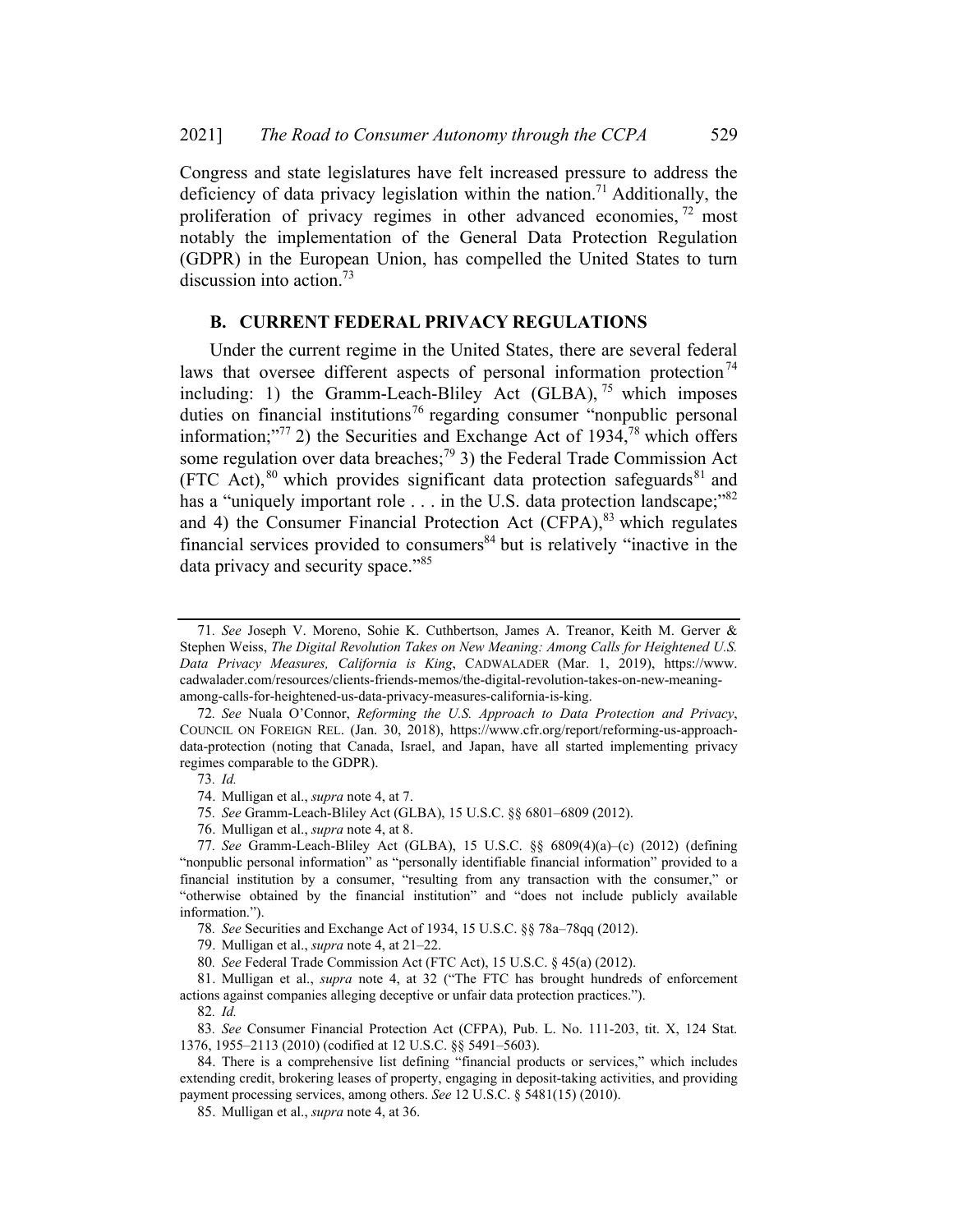Despite the aforementioned regulations, there is no comprehensive federal privacy law that safeguards the personal data obtained through new technologies<sup>86</sup> and used within the online data marketplace.<sup>87</sup> The Federal Trade Commission (FTC) has undertaken an important task of patrolling cybersecurity and enforcing consumer protection violations, <sup>88</sup> often managing actions related to a corporation's failure "to protect consumer data against hackers."<sup>89</sup> In *FTC v. Wyndham Worldwide*, the Third Circuit upheld the FTC's authority to "regulate corporate cybersecurity through 45(a)."<sup>90</sup> Despite Wyndham's attempt to limit the span of the FTC Act<sup>91</sup> by excluding cybersecurity violations from the Commission's reach,  $92$  the court reaffirmed the FTC's ability to bring "unfairness actions against companies whose inadequate cybersecurity resulted in consumer harm."<sup>93</sup> Nevertheless, the Third Circuit also "recognize[d] that the Commission's existing authority may not be sufficient to effectively protect consumers with regard to *all* data privacy issues of potential concern."<sup>94</sup> Though the "FTC currently remains a key linchpin in the U.S. data protection regulatory regime,"<sup>95</sup> there are still large gaps within data privacy law that remain unfilled. Notably, the sectoral approach to data privacy in the United States has created gaps in data protection where specific industries that lack privacy regulation remain unchecked.96

<sup>86</sup>. See generally What Information Do Data Brokers Have on Consumers, and How Do They Use It?: Hearing on S. Hrg. 113-693 Before the S. Comm. on Commerce, Science, and Transportation, 113th Cong. 55 (2015) (statement of Hon. John Thune, U.S. Senator from South Dakota).

<sup>87.</sup> The "data marketplace" concept represents the online platform where data is exchanged and personal information is traded by companies and data brokers, often without consumer consent or knowledge. See Wibson, supra note 58.

<sup>88</sup>. See generally Memorandum from the Federal Trade Commission on its consumer protection powers and enforcement authority, A Brief Overview of the Federal Trade Commission's Investigative, Law Enforcement, and Rulemaking Authority, FED. TRADE COMM'N (Oct. 2019), https://www.ftc.gov/about-ftc/what-we-do/enforcement-authority.

<sup>89.</sup> FTC v. Wyndham Worldwide Corp., 799 F.3d 236, 240 (3d Cir. 2015).

<sup>90</sup>. Id. at 248.

<sup>91</sup>. See FTC Act, 15 U.S.C. § 45(a) (2012) ("The Commission is hereby empowered and directed to prevent persons, partnerships, or corporations . . . from using unfair methods of competition in or affecting commerce and unfair or deceptive acts or practices in or affecting commerce.").

<sup>92</sup>. See Wyndham Worldwide Corp., 799 F.3d at 247.

<sup>93</sup>. Id. at 249.

<sup>94</sup>. Id. (citing In the Matter of LabMD, Inc., 2014-1 Trade Cases P 78784 (F.T.C.), 2014 WL 253518, at \*6 (Jan. 16, 2014)).

<sup>95.</sup> Woodrow Hartzog & Daniel J. Solove, The Scope and Potential of FTC Data Protection, 83 GEO. WASH. L. REV. 2230, 2269 (2015).

<sup>96.</sup> A sectoral approach "means that there are a multitude of different laws regulating different industries rather than just one general statute to regulate all collection and use of personal data." See id. at 2267.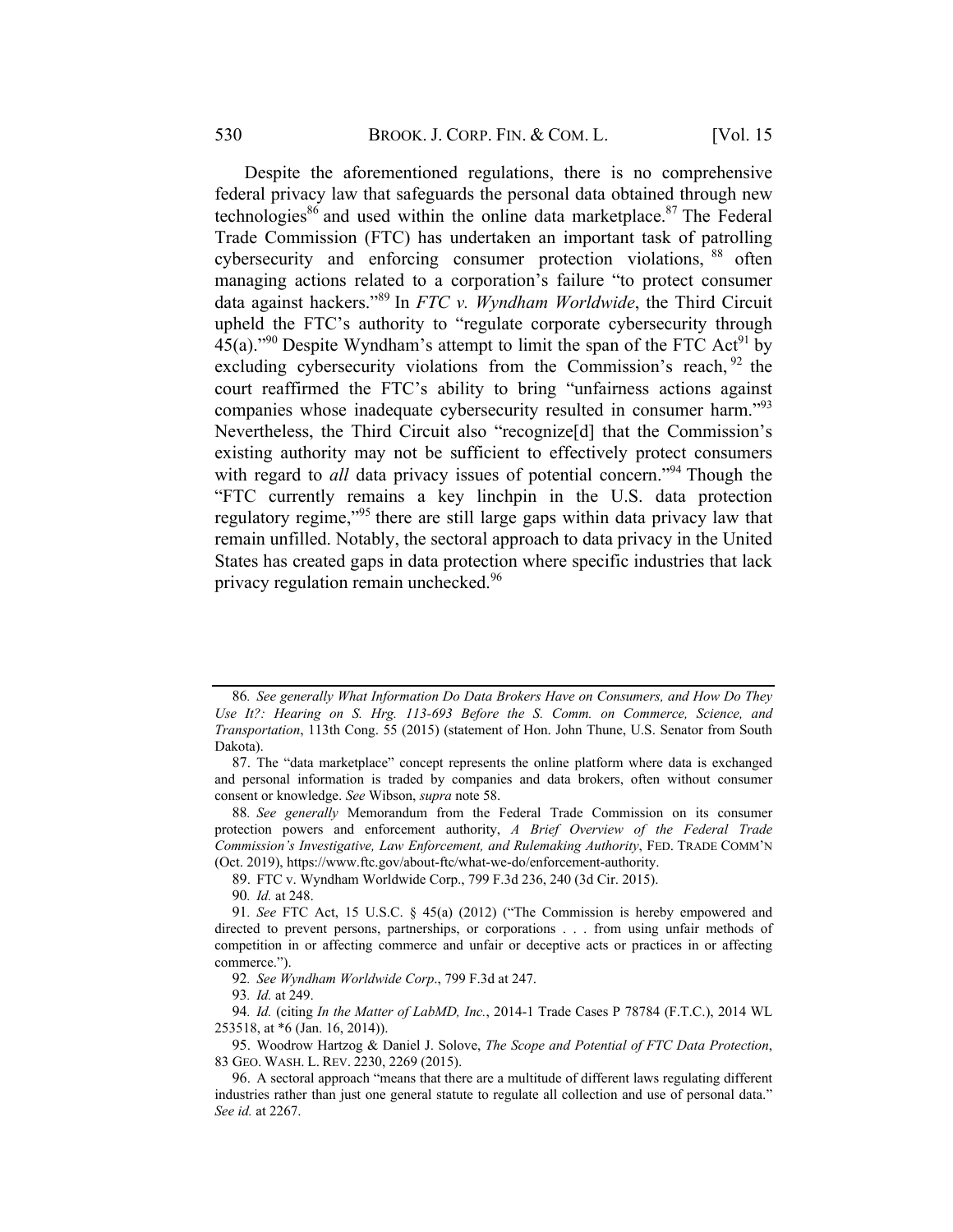#### II. CREATION OF THE CCPA

"If you're not paying for it, you're not the customer; you're the product being sold." $97$ 

#### A. GENERAL PURPOSE OF THE ACT

The crescendo of personal data exploitation continued to intensify as "data broker[s] and ad-tech industries" <sup>98</sup> overwhelmingly misused consumer information, and finally reached its peak in March 2018<sup>99</sup> when the Cambridge Analytica<sup>100</sup> scandal shocked the nation. After Cambridge Analytica improperly harvested<sup>101</sup> data from roughly 87 million Facebook profiles, <sup>102</sup> the misappropriated "information was later deployed in political campaigns"<sup>103</sup> and allegedly used by President Trump's campaign staff to create targeted ads based on user data during the 2016 election.<sup>104</sup> Although theories and suppositions about how data could be mishandled were beginning to swell, it took this event for many individuals to grasp how this "squishy, intangible thing called privacy has real-world consequences."<sup>105</sup> The California Legislature recognized the harm caused to the entire tech industry<sup>106</sup> by these "scandals and blowbacks,"  $107$  which heightened the "desire for privacy controls and transparency in data practices." <sup>108</sup> Accordingly, it created the CCPA with "the intent . . . to further

<sup>97.</sup> See Timothy Taylor, "If You're Not Paying for It, You're the Product", CONVERSABLE ECONOMIST (Jan. 2, 2018, 8:00 AM) (statement of Andrew Lewis), http://conversableeconomist. blogspot.com/2018/01/if-youre-not-paying-for-it-youre-product.html.

<sup>98</sup>. Stop companies from exploiting our data!, GDPR TODAY (Dec. 17, 2018), https://www. gdprtoday.org/stop-companies-from-exploiting-our-data/.

<sup>99</sup>. See generally Assemb.Bill 375, 2017-2018Reg. Sess.,Ch. 55, Sec. 2(g)(Cal. 2018).

<sup>100.</sup> Cambridge Analytica is a data analytics firm that "provides data-driven campaigning and marketing services" to customers "for the electoral process." See Cambridge Analytica, Section on Company Profile and News, BLOOMBERG L., https://www.bloomberg.com/profile/company/ 1584842D:LN (last visited Dec. 23, 2019).

<sup>101.</sup> The term "data harvesting" refers to the process of extracting and analyzing "data collected from online sources." See Data Mining Process: The Difference Between Data Mining & Data Harvesting, IMPORT.IO (Apr. 23, 2019), https://www.import.io/post/the-difference-between-datamining-data-harvesting/.

<sup>102</sup>. See In re Facebook – Cambridge Analytica, ELEC. PRIV. INFO. CTR., https://epic.org/ privacy/facebook/cambridge-analytica/ (last visited Feb. 4, 2021).

<sup>103</sup>. See Alexandra Ma & Ben Gilbert, Facebook understood how dangerous the Trump-linked data firm Cambridge Analytica could be much earlier than it previously said. Here's everything that's happened up until now., BUS. INSIDER (Aug. 23, 2019, 3:30 PM), https:// www.businessinsider.com/cambridge-analytica-a-guide-to-the-trump-linked-data-firm-thatharvested-50-million-facebook-profiles-2018-3.

<sup>104</sup>. Id.

<sup>105</sup>. See Issie Lapowsky, How Cambridge Analytica Sparked the Great Privacy Awakening, WIRED: BUS. (Mar. 17, 2019, 7:00 AM), https://www.wired.com/story/cambridge-analyticafacebook-privacy-awakening/.

<sup>106</sup>. See id.

<sup>107</sup>. See id.

<sup>108.</sup> Assemb.Bill 375, 2017-2018Reg. Sess.,Ch. 55, Sec. 2(g)(Cal. 2018).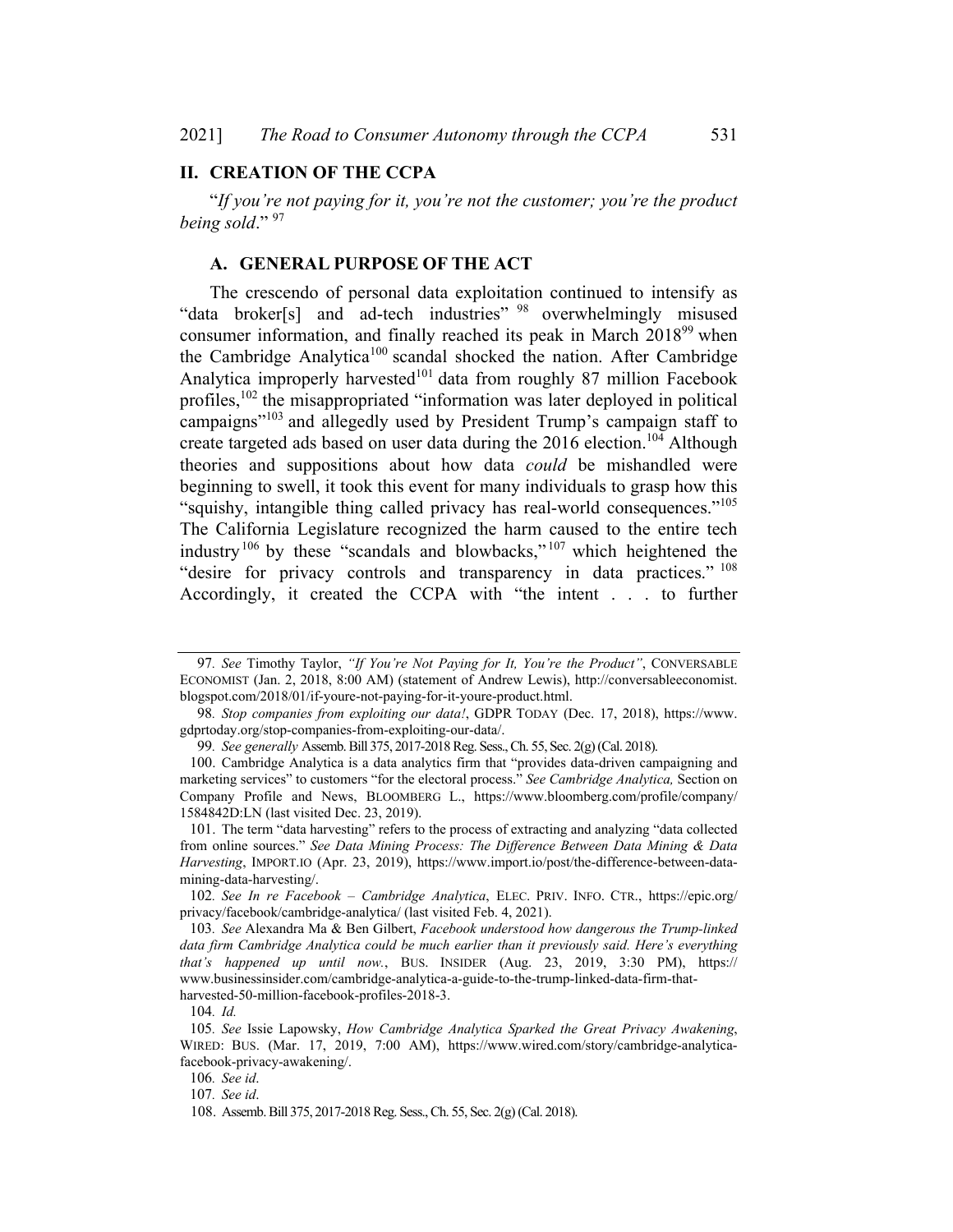Californians' right to privacy by giving consumers an effective way to control their personal information."<sup>109</sup>

Though California is known to be a trailblazer in technology,  $110$ California law has not kept pace with growing privacy concerns.<sup>111</sup> In an attempt to safeguard consumer's personal information, <sup>112</sup> the state legislature passed the Act.<sup>113</sup> While it "is intended to provide California residents with greater transparency and control over how businesses collect and use their personal information,"114 in its original form, "[t]he CCPA is riddled with typos and has provisions that are vague or simply do not make sense." $^{115}$ 

## B. AMENDMENTS AND PROPOSED REGULATIONS TO THE ACT

In the attempt to clarify "several important issues," the California Attorney General passed numerous amendments to the CCPA and released the third and "Final Text of Regulations"<sup>116</sup> on August 14, 2020.<sup>117</sup> The draft regulations were adopted "to operationalize the CCPA and provide clarity and specificity to assist in the implementation of the law."118 To that end, the regulations offer "illustrative examples"<sup>119</sup> to assist businesses draft permissible financial incentives and a pilot program for calculating the value of consumer data.<sup>120</sup>

The statute omits any methodology capable of appraising consumer  $data$ ,  $^{121}$  which is one of the main factors used to determine allowable

<sup>109</sup>. Id. at 2(i).

<sup>110.</sup> *Id.* at 2(c).

<sup>111</sup>. Id. at 2(d).

<sup>112</sup>. Id. at 2(e).

<sup>113</sup>. Id. at 2(c).

<sup>114</sup>. See Richard B. Newman, California AG Releases Draft California Privacy Act Regulations, NAT. L. REV. (Oct. 12, 2019), https://www.natlawreview.com/article/california-agreleases-draft-california-privacy-act-regulations.

<sup>115</sup>. See Overview of the New California Consumer Privacy Law, BAKERHOSTETLER (last visited Dec. 27, 2019), https://www.dataprivacymonitor.com/wp-content/uploads/sites/5/2019/01/ Overview-of-the-New-California-Consumer-Privacy-Law.pdf.

<sup>116</sup>. See generally CAL. CODE REGS. tit. 11, § 999 (2020), https://oag.ca.gov/sites/all/files /agweb/pdfs/privacy/oal-sub-final-text-of-regs.pdf?.

<sup>117</sup>. See Press Release, Attorney General Becerra Submits Proposed Regulations for Approval Under the California Consumer Privacy Act (June 2, 2020), https://oag.ca.gov/news/pressreleases/attorney-general-becerra-submits-proposed-regulations-approval-under-california.

<sup>118</sup>. See CA. DEP'T OF JUSTICE, INITIAL STATEMENT OF REASONS: PROPOSED ADOPTION OF CALIFORNIA CONSUMER PRIVACY ACT REGULATIONS, Section I, at 1, https://oag.ca.gov/sites/all /files/agweb/pdfs/privacy/ccpa-isor-appendices.pdf.

<sup>119</sup>. See CAL. CODE REGS. tit. 11, § 999.336(d) (2020).

<sup>120</sup>. See CA. DEP'T OF JUSTICE, INITIAL STATEMENT OF REASONS: PROPOSED ADOPTION OF CALIFORNIA CONSUMER PRIVACY ACT REGULATIONS, Section IV, at 37, https://oag.ca.gov/sites /all/files/agweb/pdfs/privacy/ccpa-isor-appendices.pdf.

<sup>121</sup>. See id.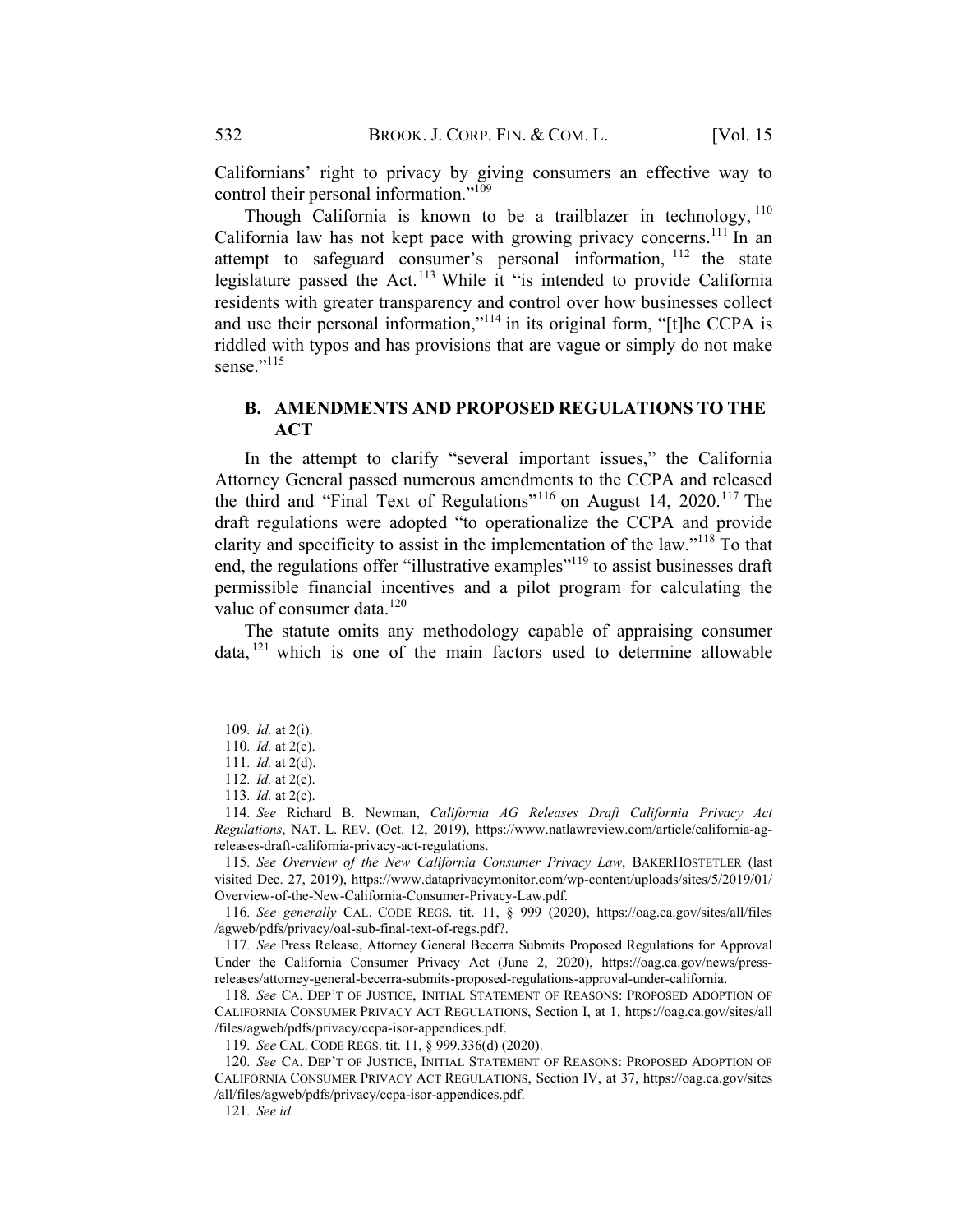exceptions to the prohibition of discriminatory practices.<sup>122</sup> Hence, the regulations attempt to provide clarity and instruction to businesses in offering financial incentives to consumers, as well as transparency to consumers on how those businesses utilize their data.<sup>123</sup> Be that as it may, the illustrations are unavailing and many aspects of the law remain obscure and unresolved  $124$  — particularly the "interpretation of the statutory exemptions."<sup>125</sup> Therefore, it is unlikely that the regulations will sufficiently explain section 1798.125 so as to push the provision across the goal line.

#### III. PROBLEMS WITH SECTION 178.125

"Offering consumers a few dollars while failing to address the more problematic issues surrounding data use seems to miss the mark." $126$ 

#### A. UNCLEAR LANGUAGE

Section 1798.125(a)(2)'s reasonable-relationship exception allows businesses to charge a different price or provide a different quality of goods or services to consumers who relinquish their data, so long as that difference is "reasonably related to the value provided to the business by the consumer's data."<sup>127</sup> In the same subdivision and immediately preceding that authorization, section 1798.125(a)(1) forbids businesses from charging altered prices or providing different quality goods to consumers who exercise their privacy rights and deems these acts discriminatory.<sup>128</sup> The plain language of this provision appears contradictory. Within section 1798.125(a), the legislature proscribes discrimination against consumers who exercise their rights under the statute, yet simultaneously allows for consumers to be treated differently, $129$  and explicitly empowers businesses to incentivize consumers to renounce their rights by offering a different price and quality for goods in exchange for their data.<sup>130</sup> Navigating through

<sup>122</sup>. See generally CCPA, Cal. Civ. Code § 1798.125 (2018).

<sup>123</sup>. See CA. DEP'T OF JUSTICE, INITIAL STATEMENT OF REASONS: PROPOSED ADOPTION OF CALIFORNIA CONSUMER PRIVACY ACT REGULATIONS, Section IV, at 36, https://oag.ca.gov /sites/all/files/agweb/pdfs/privacy/ccpa-isor-appendices.pdf.

<sup>124</sup>. See Nadine Peters & Andrew Rusczek, Proposed Regulations Under the CCPA Provide Some Clarity, But Questions Remain, JD SUPRA (Oct. 28, 2019), https://www.jdsupra.com /legalnews/proposed-regulations-under-the-ccpa-65684/.

<sup>125</sup>. Id.

<sup>126.</sup> Jessica B. Lee, The Value of Talking About the Value of Consumer Data, ADMONSTERS (Aug. 13, 2020), https://www.admonsters.com/value-consumer-data/.

<sup>127.</sup> CCPA, Cal. Civ. Code § 1798.125(a)(2) (2018).

<sup>128</sup>. See id. § 1798.125(a)(1).

<sup>129.</sup> See Seamus Duffy, Natasha Kohne, Meredith Slawe & Michael Stortz, California Businesses Avoid Privacy Class Action Explosion, LAW 360 (May 21, 2019), https://www.law360. com/articles/1161746/calif-businesses-avoid-privacy-class-action-explosion.

<sup>130</sup>. See CCPA, Cal. Civ. Code § 1798.125(a)(2) (2018) ("Nothing in this subdivision prohibits a business from charging a consumer a different price or rate, or from providing a different level or quality of goods or services to the consumer, if that difference is reasonably related to the value provided to the business by the consumer's data.").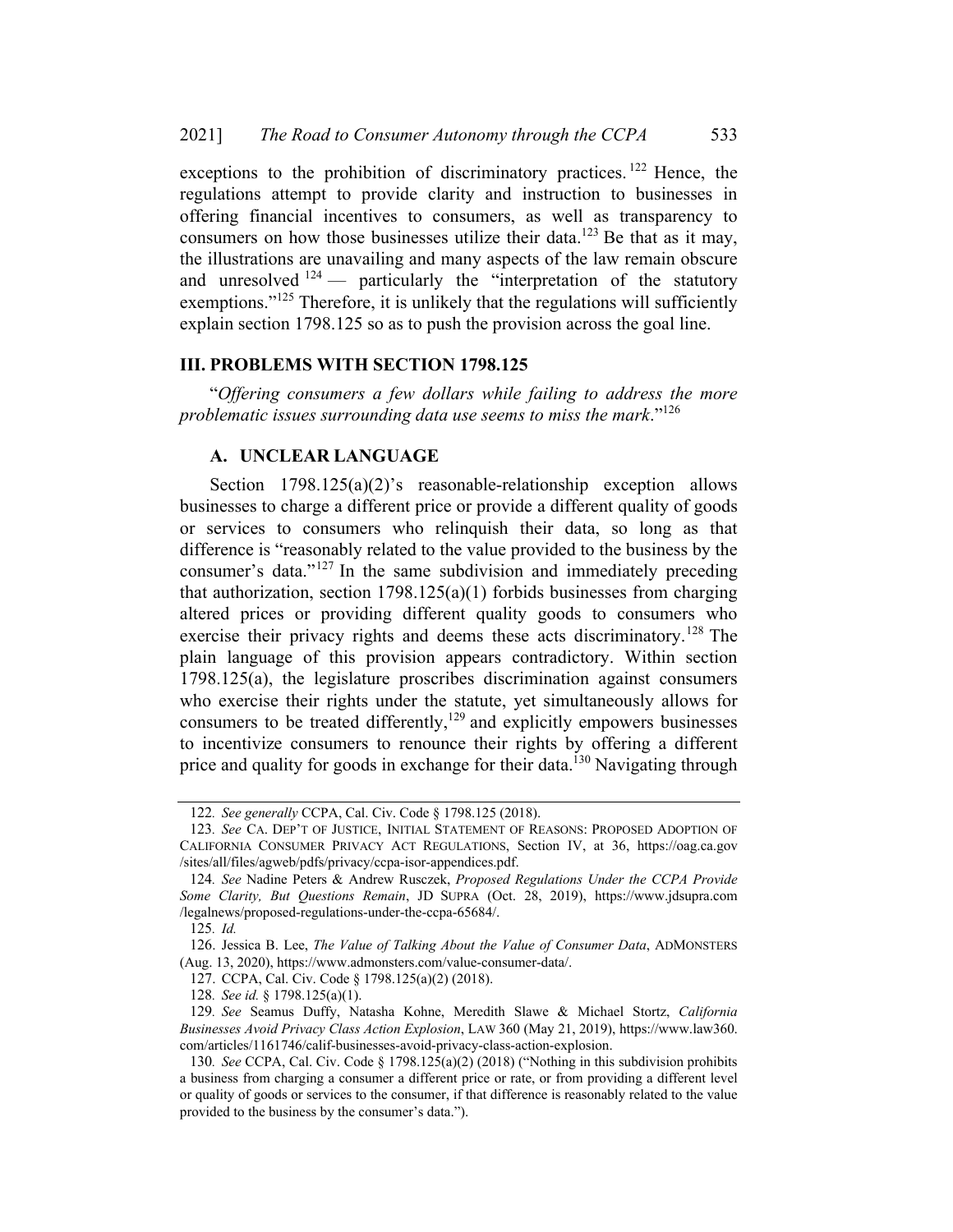these confusing statutory intricacies is comparable to a "trip down the rabbit hole into Wonderland,"<sup>131</sup> and may expose a business to massive liability<sup>132</sup> despite its "good faith efforts to make sense of this maze."<sup>133</sup>

Notwithstanding the pronounced contradiction of section 1798.125, interpreting this provision is far from simple as it is difficult to unravel compliance requirements from the plain statutory language.<sup>134</sup> To adhere to this provision's directives, businesses must quantify the value of an individual consumer's data and come up with an enticement that is reasonably related to that valuation, yet appraising a commodity like consumer data is no easy feat. In October 2019, the California Attorney General promulgated proposed regulations in an attempt to clarify specific language in the Act to ensure the law was implemented successfully.<sup>135</sup> Despite the supplementation of explanatory elaborations  $136$  to the antidiscrimination provision, the regulations were ineffectual. Although the regulations mandate that a business utilize a reasonable and good faith method for calculating the value of the consumer's data and record its findings,<sup>137</sup> its enumeration of eight approaches<sup>138</sup>—including a "catchall" provision" that enables businesses to use "[a]ny other practical and reasonably reliable method of calculation used in good-faith"  $^{139}$  exacerbated the uncertainty in calculating the value of consumer data, yielded a non-uniform methodology for computation, and created a blueprint that is likely to produce inconsistent appraisals. Further, these methods would help businesses to justify different cost and services structures for consumers who elect to opt-out of sale.

<sup>131</sup>. See Duffy, supra note 129.

<sup>132</sup>. See CCPA, Cal. Civ. Code § 1798.155(b) (2018) ("Any business, service provider, or other person that violates this title shall be subject to an injunction and liable for a civil penalty of not more than two thousand five hundred dollars … for each violation or seven thousand five hundred dollars … for each intentional violation, which shall be assessed and recovered in a civil action brought in the name of the people of the State of California by the Attorney General.").

<sup>133</sup>. See Duffy, supra note 129.

<sup>134</sup>. See Timothy Tobin, James Denvil, Laurie Lai, Aaron Lariviere & Filipo Raso, California Consumer Privacy Act: The Challenge Ahead – The Impact of the CCPA on Data Driven Marketing and Business Models, HOGAN LOVELLS (Nov. 30, 2018), https://www.hldataprotection .com/2018/11/articles/consumer-privacy/california-consumer-privacy-act-the-challenge-aheadthe-impact-of-the-ccpa-on-data-driven-marketing-and-business-models/.

<sup>135</sup>. See CA. DEP'T OF JUSTICE, INITIAL STATEMENT OF REASONS: PROPOSED ADOPTION OF CALIFORNIA CONSUMER PRIVACY ACT REGULATIONS, Section I, at 1, https://oag.ca.gov /sites/all/files/agweb/pdfs/privacy/ccpa-isor-appendices.pdf.

<sup>136.</sup> Press Release, Attorney General Becerra Publicly Releases Proposed Regulations under the California Consumer Privacy Act(Oct. 10, 2019), https://oag.ca.gov/news/press-releases/attorney-general-becerrapublicly-releases-proposed-regulations-under-california.The entire text of the draft regulations is available at https://oag.ca.gov/sites/all/files/agweb/pdfs/privacy/ccpa-proposed-regs.pdf.

<sup>137</sup>. See CAL. CODE REGS. tit. 11, § 999.337(a).

<sup>138</sup>. See id. § 999.337(a)(1)–(8).

<sup>139</sup>. See id. § 999.337(a)(8).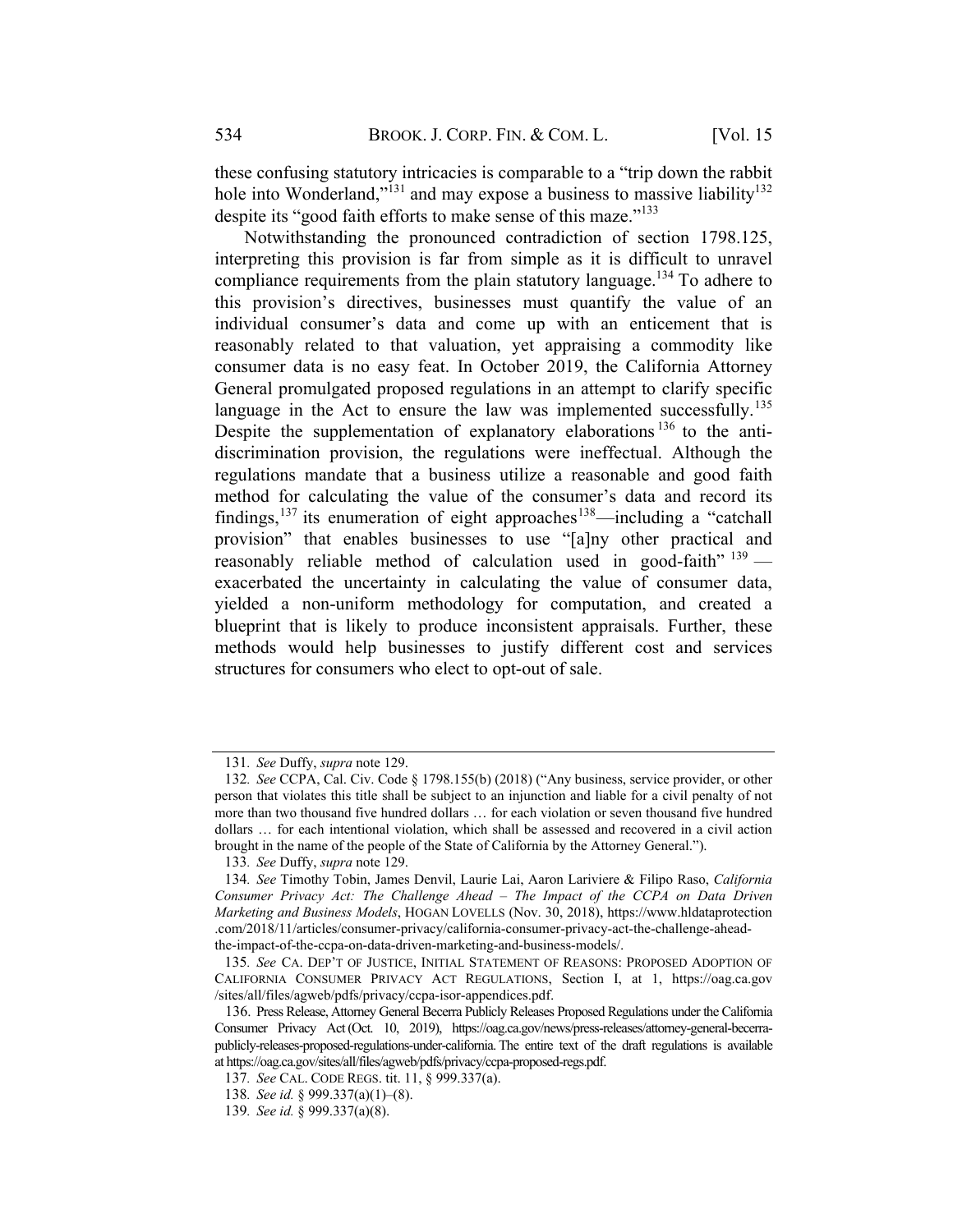In his "initial statement of reasons"<sup>140</sup> for the proposed regulations, the California Attorney General recognized the multiplicity of valuation formulas available to businesses and acknowledged that the value of data fluctuates since the aggregate of businesses that collect data significantly impacts the value of consumers' data.<sup>141</sup> Nonetheless, the Attorney General presumed that the provisional list, which stipulates modes for calculating the value of a consumer's data,  $142$  is a suitable resolution to the abstruse nature of consumer data and sufficient to assist businesses in quantifying that value. This presumption is sadly misguided as its "modeling may be more complicated than it first appears, and difficult to defend if challenged." <sup>143</sup> Even if businesses understood and could utilize the first seven methods enumerated in section  $999.337(a)$ ,<sup>144</sup> the blanket safeguard that allows businesses to depart "from the methods listed in the subdivision so long as the calculation method"<sup>145</sup> is "practical . . . reliable . . . [and] used in good faith,"<sup>146</sup> will likely open the floodgates to a host of arbitrary methodologies that directly affect the incentives offered to consumers. Moreover, the regulations provide no delineation of what "practical" or "reliable" implicates and therefore, yet again, businesses are empowered to decipher the language on their own.<sup>147</sup>

Section 999.337 $148$  of the regulations is also completely deficient of any language demarcating the latitude of businesses in vacillating between permissible methods when quantifying data of individual consumers.<sup>149</sup> The omission is likely due to an assumption that all of the listed methods would produce the same valuation irrespective of who supplies the data or when the computation is made. Without evidentiary certainty, this presumption

<sup>140.</sup> See generally CA. DEP'T OF JUSTICE, INITIAL STATEMENT OF REASONS: PROPOSED ADOPTION OF CALIFORNIA CONSUMER PRIVACY ACT REGULATIONS, https://oag.ca.gov/sites/all/ files/agweb/pdfs/privacy/ccpa-isor-appendices.pdf.

<sup>141</sup>. See CA. DEP'T OF JUSTICE, INITIAL STATEMENT OF REASONS: PROPOSED ADOPTION OF CALIFORNIA CONSUMER PRIVACY ACT REGULATIONS, Section IV, at 38, https://oag.ca.gov/sites/ all/files/agweb/pdfs/privacy/ccpa-isor-appendices.pdf.

<sup>142</sup>. See CAL. CODE REGS. tit. 11, § 999.337(a)(1)–(8).

<sup>143.</sup> See Alston & Bird, The Draft CCPA Regulations: 21 Potentially Significant Business Impacts, JD SUPRA (Oct. 15, 2019), https://www.jdsupra.com/legalnews/the-draft-ccparegulations-21-54730/.

<sup>144</sup>. See CAL. CODE REGS. tit. 11, § 999.337(a).

<sup>145</sup>. See CA. DEP'T OF JUSTICE, INITIAL STATEMENT OF REASONS: PROPOSED ADOPTION OF CALIFORNIA CONSUMER PRIVACY ACT REGULATIONS, Section IV, at 39, https://oag.ca.gov/sites /all/files/agweb/pdfs/privacy/ccpa-isor-appendices.pdf.

<sup>146</sup>. See CAL. CODE REGS. tit. 11, § 999.337(a)(8).

<sup>147.</sup> See Luke Sosnicki & James Shreve, What businesses need to know about the Attorney General's proposed CCPA regulations, THOMPSON COBURN LLP (Oct. 14, 2019), https://www. thompsoncoburn.com/insights/blogs/cybersecurity-bits-and-bytes/post/2019-10-14/whatbusinesses-need-to-know-about-the-attorney-general-s-proposed-ccpa-regulations.

<sup>148</sup>. See CAL. CODE REGS. tit. 11, § 999.337.

<sup>149</sup>. See id. § 999.337(a) ("A business offering a financial incentive or price or service difference subject to Civil Code section 1798.125 shall use and document a reasonable and good faith method for calculating the value of the consumer's data.").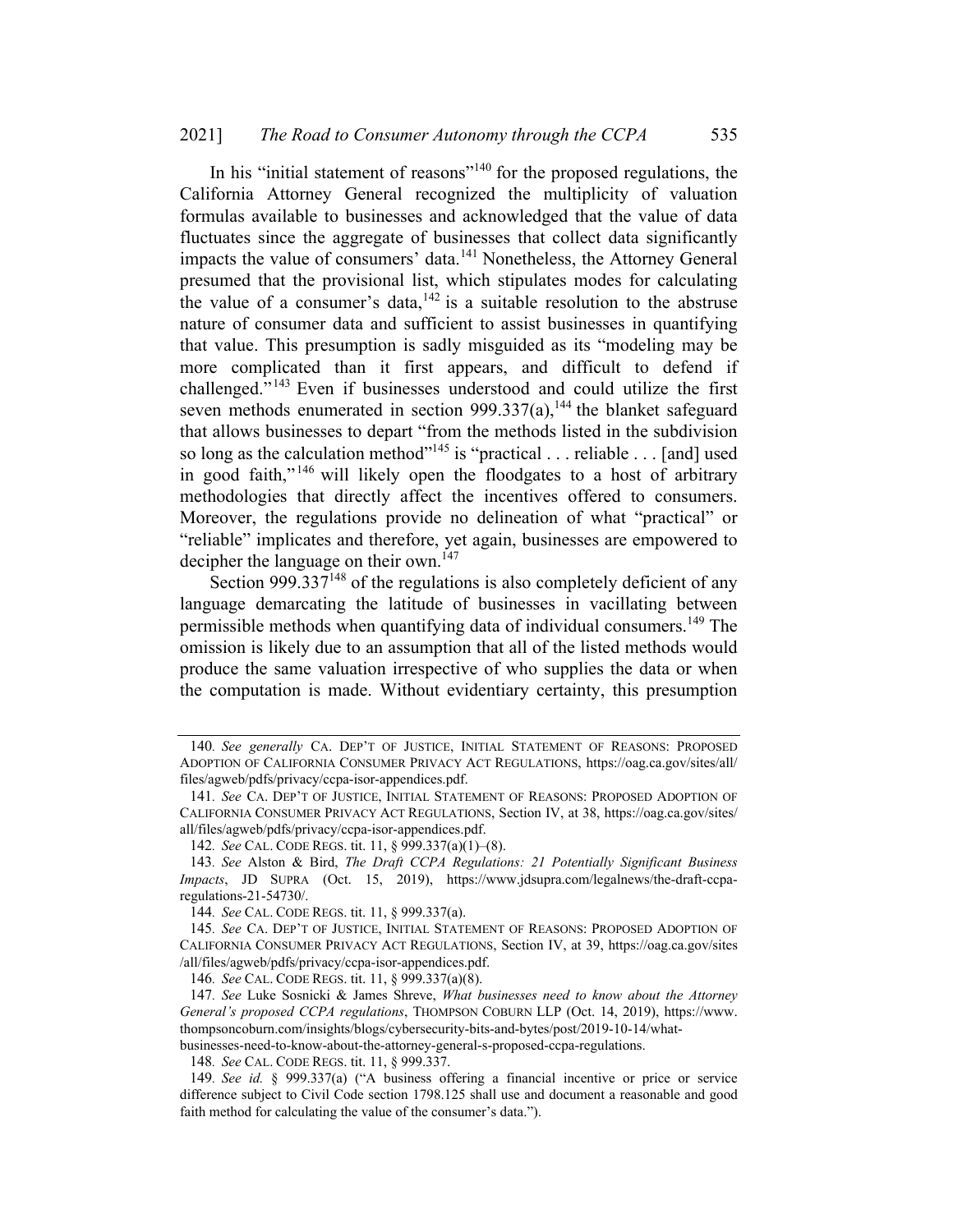may lead to internal inconsistency in calculating specific data valuations and exasperate the overall uncertainty of how much a consumer's personal data is really worth. Furthermore, the Attorney General's disclosure that the legislature provided businesses with considerable discretion in finding a valuation approach so that it could learn through their trials which method was actually best<sup>150</sup> exposes this solution's shortcomings. This explanation disguises section 999.337 $151$  as a panacea that allows businesses to choose from the buffet of methods for consumer data appraisal. In reality, it reveals how businesses have carte blanche to select any valuation methodology that generates the greatest return after swindling consumers into relinquishing their data.

## B. APPROXIMATING REASONABLENESS IN DATA TRANSACTIONS

Assuming that we can calculate the value of a consumer's data, sections 1798.125(a)(2) and (b)(1) mandate that the price or quality differential<sup>152</sup> offered to consumers who provide their data must be "reasonably related to the value provided to the business by the consumer's data."153 Again, this "reasonably related" constraint <sup>154</sup> is asserted with no particularity or guidance for interpretation. The regulations attempt to expound this unclear language by providing impotent illustrative examples<sup>155</sup> depicting a "price" or service difference" <sup>156</sup> that is "reasonably related." <sup>157</sup> However, the periphrastic nature of the examples and the oversimplification of the underlying process that furnishes these models constrict the regulation's usefulness.

Once a business determines what it believes to be an accurate appraisal of a consumer's personal information, it must then construct a "reasonably

<sup>150</sup>. See CA. DEP'T OF JUSTICE, INITIAL STATEMENT OF REASONS: PROPOSED ADOPTION OF CALIFORNIA CONSUMER PRIVACY ACT REGULATIONS, Section IV, at 38, https://oag.ca.gov/ sites/all/files/agweb/pdfs/privacy/ccpa-isor-appendices.pdf.

<sup>151</sup>. See CAL. CODE REGS. tit. 11, § 999.337.

<sup>152</sup>. See id. § 999.301(o) ("'Price or service difference' means (1) any difference in the price or rate charged for any goods or services to any consumer . . . including through the use of discounts, financial payments, or other benefits or penalties; or (2) any difference in the level or quality of any goods or services offered to any consumer . . . including the denial of goods or services to the consumer.").

<sup>153</sup>. See Cal. Civ. Code § 1798.125(a)(2) (2018); see also CA. DEP'T OF JUSTICE, INITIAL STATEMENT OF REASONS: PROPOSED ADOPTION OF CALIFORNIA CONSUMER PRIVACY ACT REGULATIONS, Section IV, at 37, https://oag.ca.gov/sites/all/files/agweb/pdfs/privacy/ccpa-isorappendices.pdf (noting that the "directly related" language used in  $\S$  1798.125(b)(1) should be interpreted as "reasonably related" since this is more aligned with the intent of the CCPA to match the difference to the value of the data).

<sup>154</sup>. See CCPA, Cal. Civ. Code § 1798.125(a)(2) (2018).

<sup>155</sup>. See CAL. CODE REGS. tit. 11, § 999.336(d).

<sup>156</sup>. See id. § 999.301(o).

<sup>157</sup>. See id. § 999.336(b).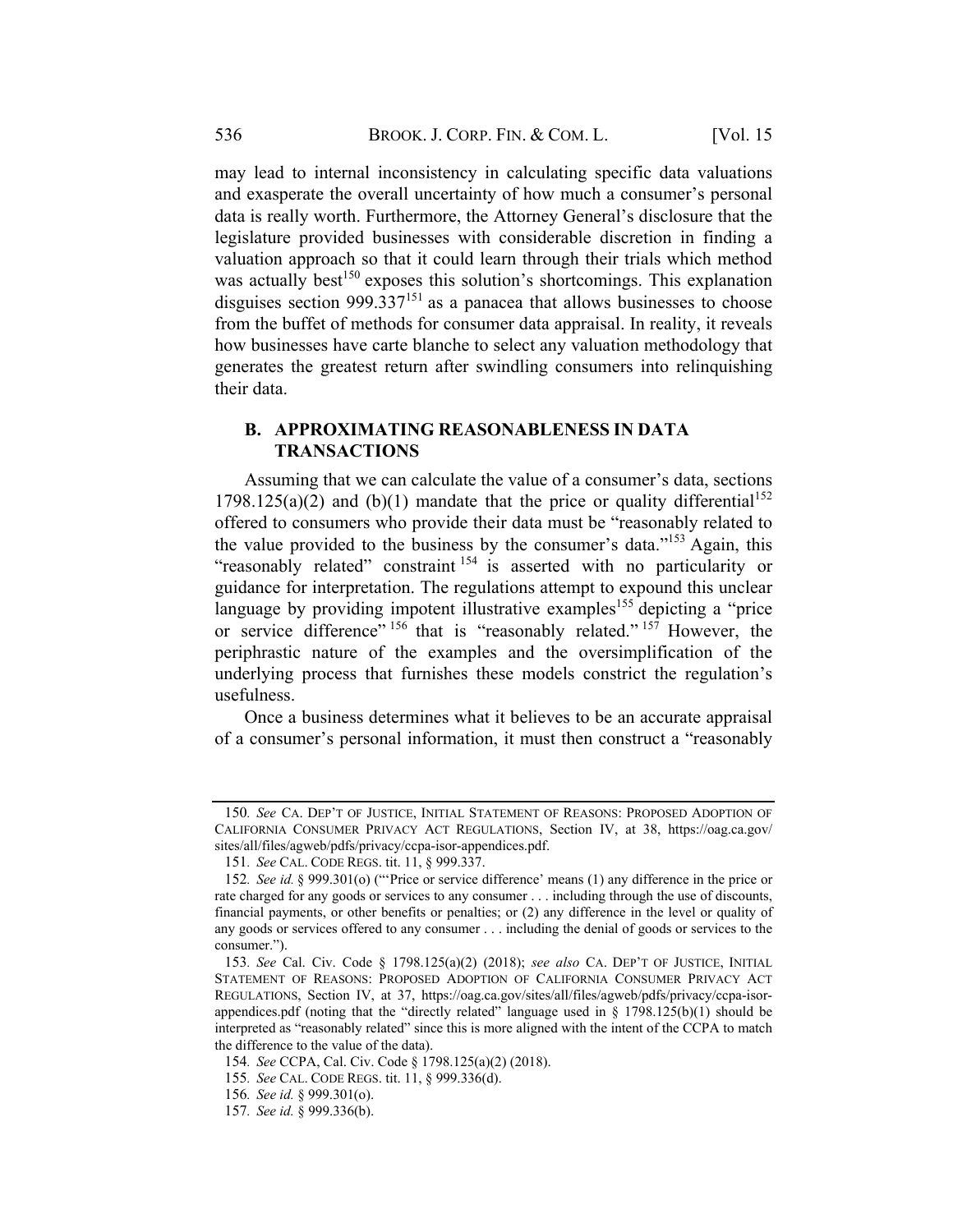related"<sup>158</sup> offer that provides a different price or quality of service to the consumer based on that initial valuation.<sup>159</sup> The difficulty in devising a "reasonable" offer to exchange for personal information is concealed by an assumption that overlooks the subjectivity involved in defining "reasonable" within the data privacy context. Specifically, businesses would need to transmute the monetary value that represents the data's worth into an incremental measurement of quality that can be reasonably manipulated depending on whether the consumer retains or relinquishes their information. Considering businesses' profit-seeking motives, coupled with the mandate that the offer must be "reasonably related"<sup>160</sup> to the data's value, it quickly becomes apparent that determining reasonableness in the context of data transactions will be difficult.

#### C. INCENTIVES WITH NO BOUNDS

Similarly, the financial incentives exception, which is described in section  $1798.125(b)(1)$ ,<sup>161</sup> also demands further clarification because of its poor drafting and unclear parameters.<sup>162</sup> The financial incentives exception reads, in part "[a] business may offer financial incentives, <sup>163</sup> including payments to consumers as compensation, for the collection of personal information, [or] the sale or sharing of personal information,"164 so long as such "financial incentive practices" <sup>165</sup> are not "unjust, unreasonable, coercive, or usurious in nature." <sup>166</sup> As drafted, the financial incentives exception is written in section  $1798.125(b)^{167}$  which "is a separate clause that is not part of the anti-discrimination clause, and therefore not tied to a consumer's exercise of rights."168 Moreover, this exception is not explicitly curtailed by the "reasonably related to"  $169$  mandate that applies to businesses that offer enticing prices or qualitatively different services to consumers.

Nevertheless, this exception has some qualifiers  $170$  that require businesses that offer financial incentives to notify consumers of the

<sup>158</sup>. See CCPA, Cal. Civ. Code § 1798.125(a)(2) (2018).

<sup>159</sup>. See id.

<sup>160</sup>. Id.

<sup>161.</sup> CCPA, Cal. Civ. Code § 1798.125(b).

<sup>162</sup>. See Tobin et al., supra note 134.

<sup>163</sup>. See CAL. CODE REGS. tit. 11, § 999.301(j) ("'Financial incentive' means a program, benefit, or other offering, including payments to consumers, related to the collection, deletion, or sale of personal information.").

<sup>164.</sup> CCPA, Cal. Civ. Code § 1798.125(b)(1) (2018).

<sup>165</sup>. Id. § 1798.125(b)(4).

<sup>166</sup>. Id.

<sup>167</sup>. See id. § 1798.125(b).

<sup>168</sup>. See Tobin et al., supra note 134.

<sup>169</sup>. See CCPA, Cal. Civ. Code § 1798.125(a)(2) (2018).

<sup>170</sup>. See id. § 1798.125(b)(2)–(4).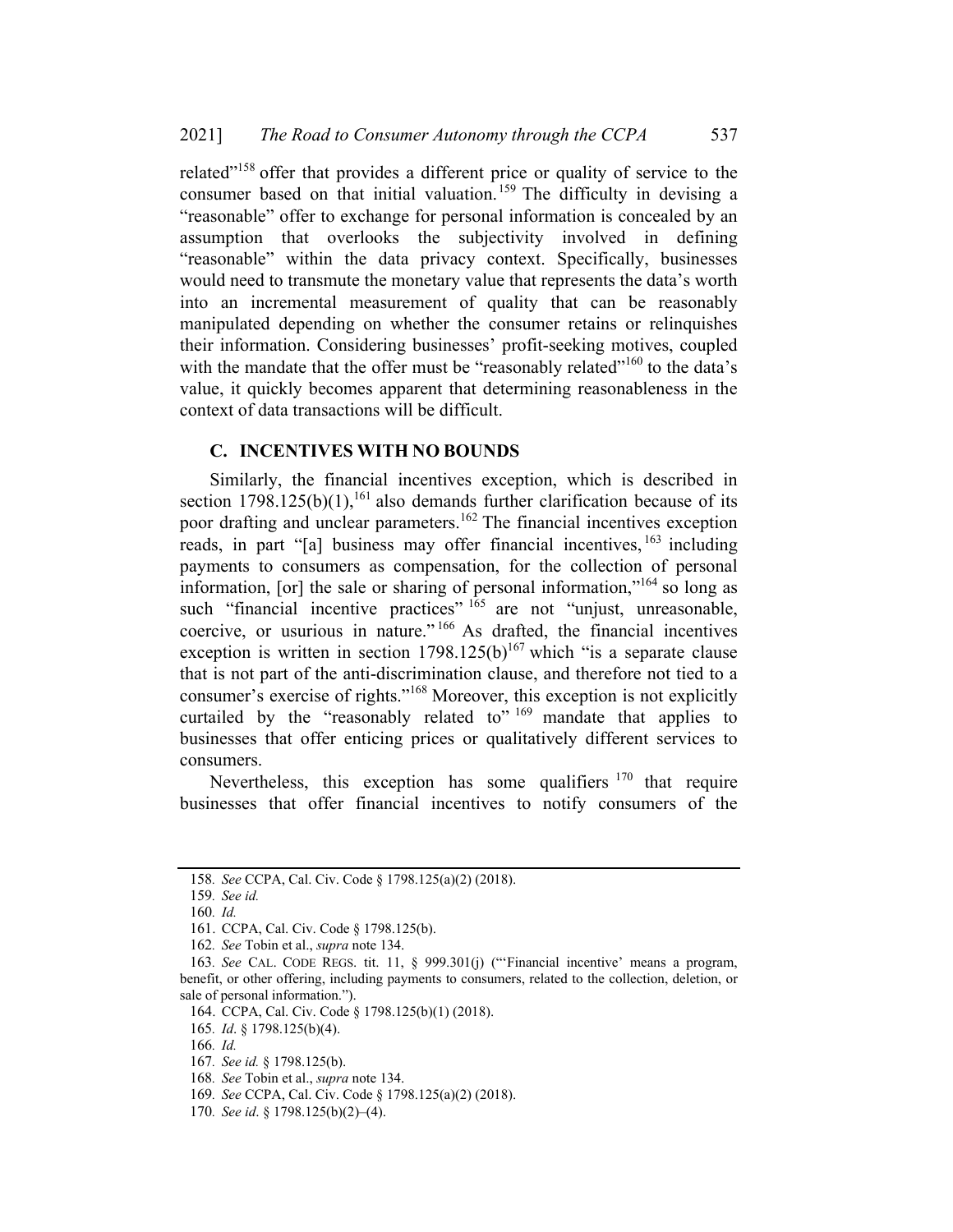incentives pursuant to section 1798.130 <sup>171</sup> and obtain prior opt-in consent.<sup>172</sup> Yet, section 1798.125(b) is relatively boundless with regard to compensation payments made to consumers for the collection, sale, or deletion of personal information. <sup>173</sup> Consequently, the qualifying characteristics<sup> $174$ </sup> provide the sole backstop for preventing discriminatory incentives and businesses are left with "more questions than answers"<sup>175</sup> about "how to structure their financial incentives." <sup>176</sup> Although the regulations require businesses to notify consumers of the "good-faith estimate of the value of the consumer's data that forms the basis for offering the financial incentive,"<sup>177</sup> and to provide "[a] description of the method the business used to calculate the value of the consumer's data,"<sup>178</sup> the Act provides no method by which the compensation payment must be computed. Additionally, since this exception is not governed by the "reasonably related to" 179 constriction, businesses have wide latitude in devising financial incentive payments. Finally, the Act's failure to define the scope of "unjust, unreasonable, coercive, or usurious"<sup>180</sup> invites further controversies as to the breadth of this exception.

Leaving businesses to decide the value of a consumer's data and thereafter fabricating a non-exhaustive list of methodologies  $181$  that businesses may employ to compute this appraisal is dangerously imprudent. Moreover, a business that offers financial incentives that it believes are allowable and in harmony with the Act's requirements may unknowingly beget financial ramifications resulting from liability for noncompliance since the Act offers no guidance for defining "unjust, unreasonable, coercive, or usurious in nature"<sup>182</sup> in the context of permissible financial incentives. At the same time, consumers are in no position to appreciate whether they are making a "good deal." As it stands now, because of its ambiguous language and boundless exceptions, the danger of this

- 178. See id. § 999.307(b)(5)(b).
- 179. See CCPA, Cal. Civ. Code § 1798.125(a)(2) (2018).

<sup>171</sup>. See id. § 1798.125(b)(2).

<sup>172.</sup> This "opt-in" consent clause requires explanation of material terms of the incentive program and must allow consumers the right to revoke their consent at any time. Id. § 1798.125(b)(3).

<sup>173</sup>. See CCPA, Cal. Civ. Code § 1798.125(b)(1) ("A business may offer financial incentives, including payments to consumers as compensation, for the collection of personal information, the sale of personal information, or the deletion of personal information.").

<sup>174</sup>. See id. § 1798.125(b)(4).

<sup>175</sup>. See Jessica B. Lee, A Little Clarity, A Lot of Questions: An Analysis of the California AG's Proposed CCPA Regulations, LOEB & LOEB. (Oct. 25, 2019), https://www.loeb.com/en/insights /publications/2019/10/an-analysis-of-the-california-ags-proposed-ccpa-regulations.

<sup>176</sup>. See id.

<sup>177</sup>. See CAL. CODE REGS. tit. 11, § 999.307(b)(5)(a).

<sup>180</sup>. See id. § 1798.125(b)(4).

<sup>181</sup>. See CAL. CODE REGS. tit. 11, § 999.337(a).

<sup>182</sup>. See CCPA, Cal. Civ. Code § 1798.125(b)(1) (2018).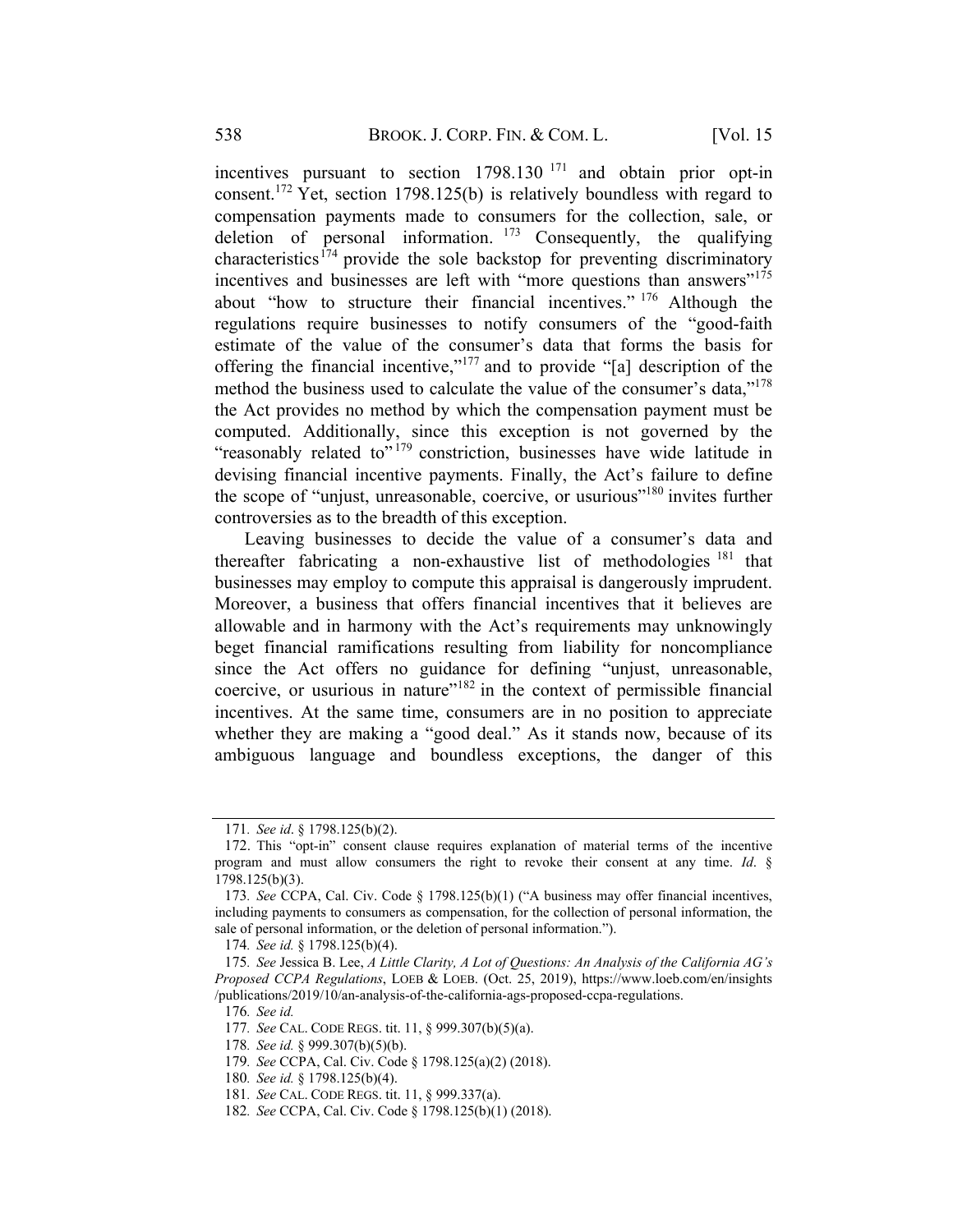provision<sup>183</sup> poses a serious risk to businesses because of the financial liability <sup>184</sup> imposed on businesses that violate the Act. Additionally, consumers "still don't know all the ways their information is being sold, traded, and shared,"<sup>185</sup> and therefore cannot know whether an offer is "unjust" or "coercive."<sup>186</sup> Thus, even if a business obtains consent before it enters a consumer into a financial incentive program, "[u]ntil consumers actually understand the ecosystem they've unwittingly become a part of, [they] won't be able to grapple with it in the first place."<sup>187</sup>

#### IV. SOLUTION

"A valid consent presupposes that a data subject has fully understood the consequences of his or her approval." $188$ 

#### A. VOID THE REASONABLE RELATIONSHIP EXCEPTION

The California legislature must void the reasonable-relationship exception detailed in section 1798.125(a)(2).<sup>189</sup> The variability in data value across different industries is too erratic and therefore, businesses that offer consumers a different price or provide an altered quality of service will be unable to formulate an alternative that would contemplate the inconsistent valuations ascribed to specific data and pass muster under the Act. For example, as noted by the California legislature, one factor that transforms the value provided by a consumer's data to the business is the "number of businesses in the market for data."<sup>190</sup> Additionally, the value assigned to the kind of information obtained is also highly subjective and often varies as "data brokers and data exchange centers are multiplying"<sup>191</sup> and thus, the number of professionals collecting and selling personal data continues to increase. For instance, general information about an individual, such as "age, sex, [or] locality" is typically worth less than personal data on a

<sup>183</sup>. See generally id. § 1798.125.

<sup>184</sup>. See id. § 1798.155(b) ("Any business, service provider, or other person that violates this title shall be subject to an injunction and liable for a civil penalty of not more than two thousand five hundred dollars for each violation or seven thousand five hundred dollars for each intentional violation, which shall be assessed and recovered in a civil action brought in the name of the people of the State of California by the Attorney General.").

<sup>185.</sup> Louise Matsakis, The WIRED Guide to Your Personal Data (and Who Is Using It), WIRED (Feb. 15, 2019), https://www.wired.com/story/wired-guide-personal-data-collection/.

<sup>186</sup>. See CCPA, Cal. Civ. Code § 1798.125(b)(4) (2018).

<sup>187</sup>. Id.

<sup>188.</sup> I. van Ooijen & Helena U. Vrabec, Does the GDPR Enhance Consumers' Control over Personal Data? An Analysis from a Behavioural Perspective, J. CONSUM. POL. 42: 91–107, at 100 (2019), https://doi.org/10.1007/s10603-018-9399-7.

<sup>189.</sup> CCPA, Cal. Civ. Code § 1798.125(a)(2) (2018).

<sup>190</sup>. See CA. DEP'T OF JUSTICE, INITIAL STATEMENT OF REASONS: PROPOSED ADOPTION OF CALIFORNIA CONSUMER PRIVACY ACT REGULATIONS, Section IV, at 38, https://oag.ca.gov/ sites/all/files/agweb/pdfs/privacy/ccpa-isor-appendices.pdf.

<sup>191.</sup> See Pauline Glikman & Nicolas Glady, What's The Value Of Your Data?, TECHCRUNCH (Oct. 13, 2015), https://techcrunch.com/2015/10/13/whats-the-value-of-your-data/.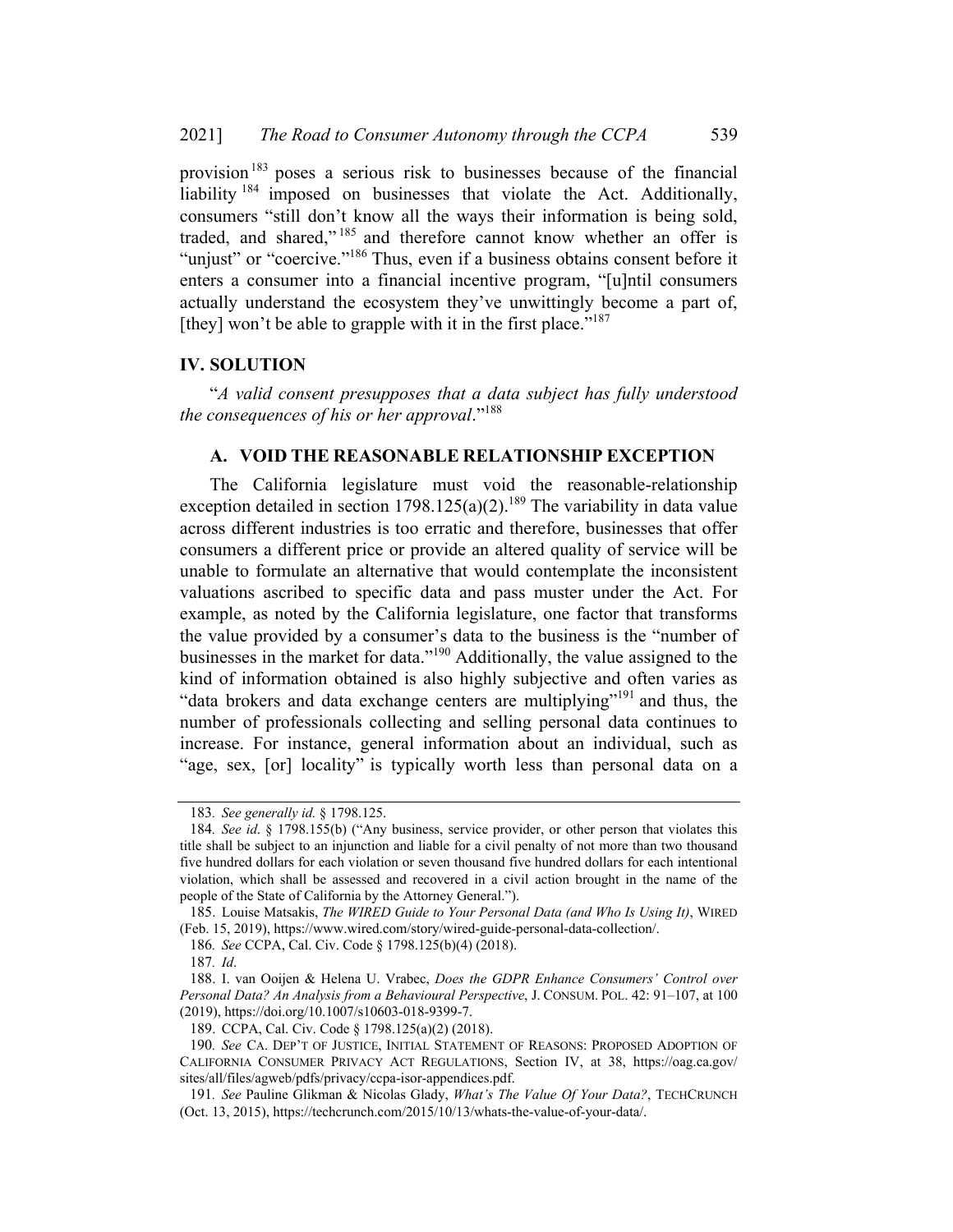consumer such as their interests in a specific service or product.<sup>192</sup> The capriciousness of appraising data and the co-dependency of its valuation on various factors like "who uses it, how it is being used, and in what context,"<sup>193</sup> renders compliance with this provision unattainable. Therefore, the exception must be voided as it is completely futile.

## B. SUPPLEMENT THE FINANCIAL INCENTIVES EXCEPTION WITH MANDATED DISCLOSURES

With regard to the financial incentives exception described in section  $1798.125(b)(1)$ , <sup>194</sup> the California Attorney General must curtail the indeterminable and unbridled exception that allows businesses to offer compensatory payments to consumers. The restraints on businesses that decide to offer financial incentives to consumers in exchange for their data are insufficient since the Act provides no guidance on how to construe its limitations. Although section 1798.125(b)(4) attempts to delineate impermissible incentives by proscribing "financial incentive practices" that are "unjust, unreasonable, coercive, or usurious in nature,"195 the California Attorney General must include additional requirements that enhance transparency from businesses to satisfactorily protect consumers from any potentially discriminatory practices.

While much of the opposition surrounding the financial incentives exception<sup>196</sup> stems from the impracticability of quantifying consumer data, further consideration is due concerning the tension between data privacy as right and data privacy as a commodity. Generally, consumers do not consciously register how retailers will subsequently profit from an email address or other personal information that individuals often share when signing up for loyalty programs or the like.<sup>197</sup> Nor do they immediately contemplate the "the possible security ramifications if the email address is obtained by a third party through a data breach."198 In contrast to businesses collecting this data, consumers attribute value to their data by the sensitivity and breadth of the information being shared, and "expect more value in return for data used to target marketing, and the most value for data that will be sold to third parties."<sup>199</sup> Ultimately, consumers' willingness to give

198. See id.

<sup>192</sup>. See id.

<sup>193</sup>. See id.

<sup>194.</sup> CCPA, Cal. Civ. Code § 1798.125(b) (2018).

<sup>195</sup>. Id. § 1798.125(b)(4).

<sup>196</sup>. See generally CCPA, Cal. Civ. Code § 1798.125(b) (2018).

<sup>197</sup>. See Sam Sabin, In Data-Driven World, Consumers Likely to Overestimate Their Information's Value, MORNING CONSULT (June 3, 2019), https://morningconsult.com/2019/06/03/ data-driven-world-consumers-likely-overestimate-their-informations-value/.

<sup>199.</sup> See Timothy Morey, Theodore Forbath & Allison Schoop, Customer Data: Designing for Transparency and Trust, HARVARD BUS. REV. (May 2015), https://hbr.org/2015/05/customerdata-designing-for-transparency-and-trust.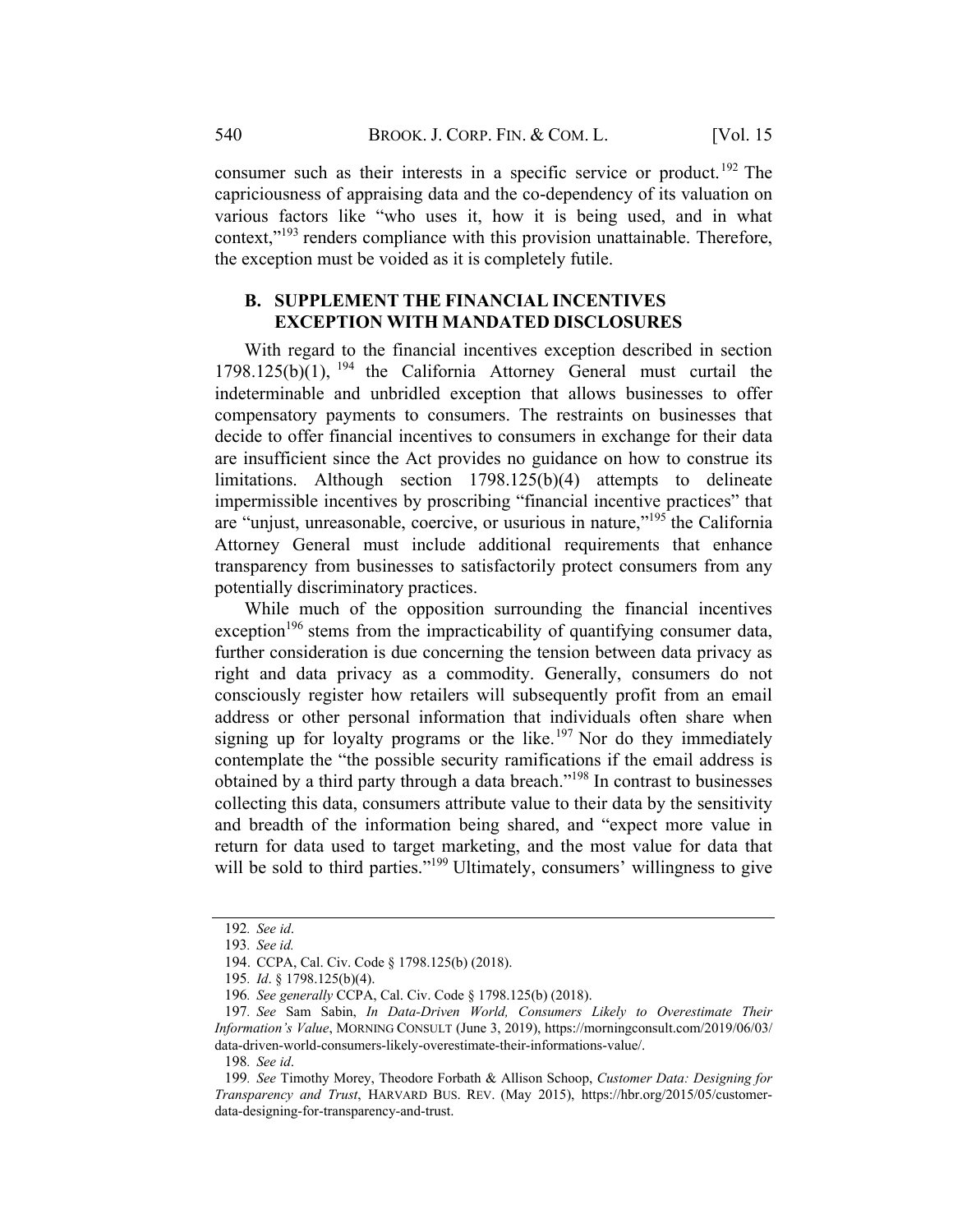up their data to businesses in exchange for some return value turns on trust and transparency about use.<sup>200</sup> Yet, instead of operating from the vantage point of the consumer, the financial incentives exception provides a marketbased solution for quantifying a monetary value for consumer data, and fails to provide transparency to consumers who lack the competency needed in order to transact in the data marketplace. While any financial incentive should be directly related to the value provided by the consumer's data, 201 businesses must also provide value in the form envisaged by consumers. This means increased disclosure and information that specifies exactly what will happen with their data when they hit, "I agree," in terms comprehensible to the average consumer. Even if businesses must now state how much your information is worth to them, without stricter requirements surrounding disclosure, consumers will not feel in control over their data and cannot provide knowing consent.

The legislative intent behind the CCPA was to enhance "Californians' right to privacy by giving consumers an effective way to control their personal information."202 Accordingly, the regulations needed to clarify this provision should construe its terms in harmony with that intent. The exception must provide *consumers* greater control over their data and mandate that businesses articulate uniform practices to formulate these incentives which are clearly outlined from the start. If consumers comprehend how their data is used and what they earn in exchange for such use, they may be more willing to relinquish their information.<sup>203</sup> Hence, businesses fare better "if they offer consumers safety, security, and trust,"<sup>204</sup> while consumers get digestible answers concerning their information. By adding these requirements, the legislative intent of providing "California residents with greater transparency and control over how businesses collect and use their personal information,"<sup>205</sup> would also be promoted.

The CCPA has the potential to substantially alter the data marketplace. Therefore, California must be judicious in implementing any exceptions to these fundamental restrictions now imposed on businesses. Accordingly, to advance the intent behind the Act generally, the financial incentives exception<sup>206</sup> should survive since it attempts to transfer control over personal data back to its rightful owner—the consumer. Autonomy includes "the right to make decisions about oneself and one's life trajectories, which

 $200.$   $\overline{Id}$ .

<sup>201</sup>. See CCPA, Cal. Civ. Code § 1798.125(b)(1) (2018).

<sup>202.</sup> Assemb.Bill 375, 2017-2018Reg. Sess.,Ch. 55, Sec. 2(g)(Cal. 2018).

<sup>203.</sup> Jessica B. Lee, The Value of Talking About the Value of Consumer Data, ADMONSTERS

<sup>(</sup>Aug. 13, 2020), https://www.admonsters.com/value-consumer-data/.

<sup>204</sup>. See id.

<sup>205</sup>. See Newman, supra note 114.

<sup>206</sup>. See generally CCPA, Cal. Civ. Code § 1798.125(b) (2018).